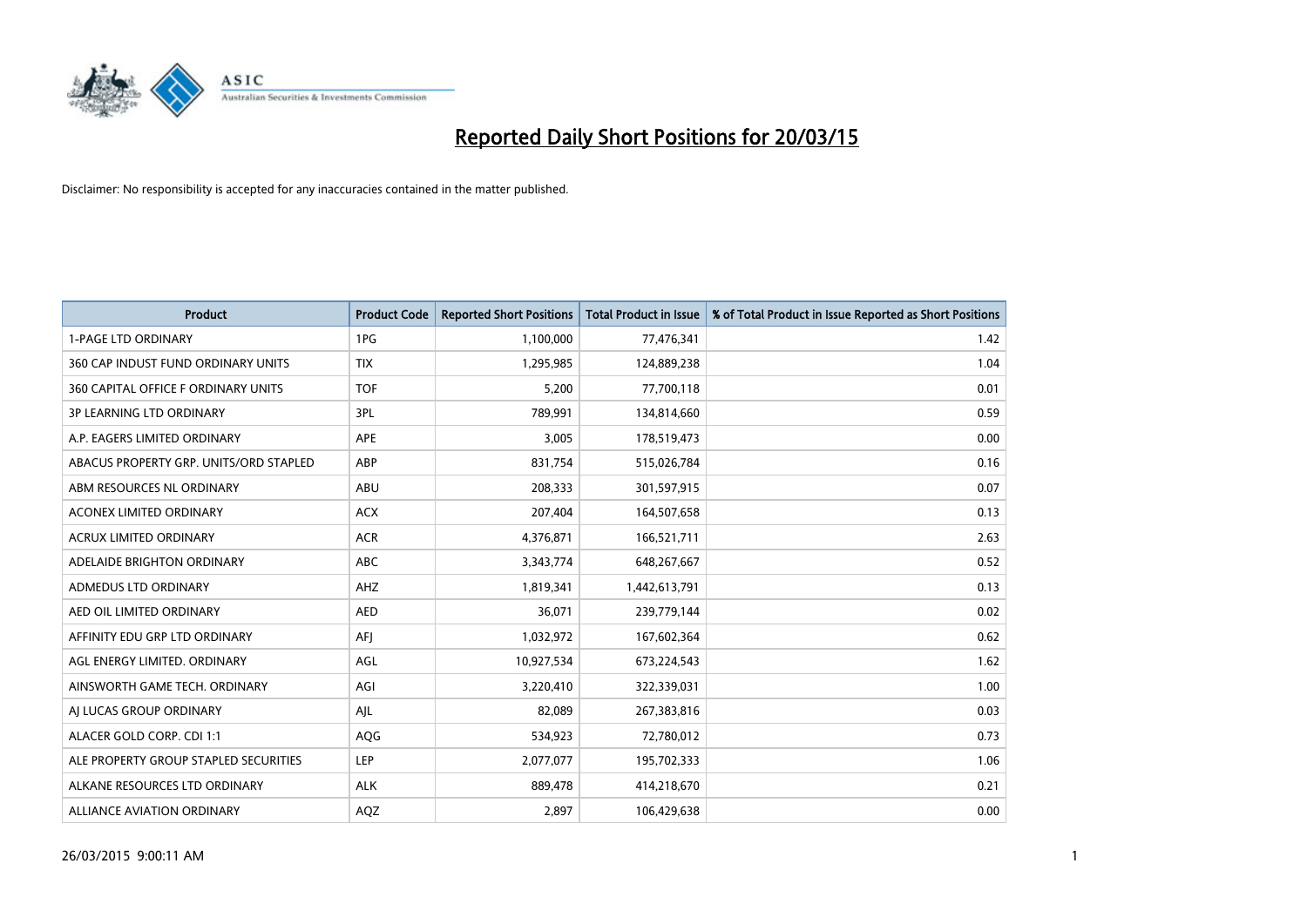

| <b>Product</b>                          | <b>Product Code</b> | <b>Reported Short Positions</b> | <b>Total Product in Issue</b> | % of Total Product in Issue Reported as Short Positions |
|-----------------------------------------|---------------------|---------------------------------|-------------------------------|---------------------------------------------------------|
| ALLIANCE RESOURCES ORDINARY             | AGS                 | $\overline{2}$                  | 400,816,419                   | 0.00                                                    |
| ALS LTD ORDINARY                        | <b>ALQ</b>          | 30,457,348                      | 407,246,306                   | 7.48                                                    |
| ALTIUM LIMITED ORDINARY                 | <b>ALU</b>          | 490,621                         | 129,272,762                   | 0.38                                                    |
| ALUMINA LIMITED ORDINARY                | <b>AWC</b>          | 15,221,217                      | 2,806,225,615                 | 0.54                                                    |
| AMALGAMATED HOLDINGS ORDINARY           | AHD                 | 3,214                           | 157,983,073                   | 0.00                                                    |
| AMCOM TELECOMM, ORDINARY                | AMM                 | 2,755,159                       | 266,399,148                   | 1.03                                                    |
| AMCOR LIMITED ORDINARY                  | AMC                 | 4,830,633                       | 1,206,684,923                 | 0.40                                                    |
| AMP LIMITED ORDINARY                    | AMP                 | 9,010,879                       | 2,957,737,964                 | 0.30                                                    |
| ANSELL LIMITED ORDINARY                 | <b>ANN</b>          | 3,141,102                       | 153,139,924                   | 2.05                                                    |
| ANTARES ENERGY LTD ORDINARY             | <b>AZZ</b>          | 314,222                         | 241,500,000                   | 0.13                                                    |
| ANZ BANKING GRP LTD ORDINARY            | ANZ                 | 21,181,401                      | 2,765,980,222                 | 0.77                                                    |
| APA GROUP STAPLED SECURITIES            | APA                 | 6,108,012                       | 1,114,307,369                 | 0.55                                                    |
| APN NEWS & MEDIA ORDINARY               | <b>APN</b>          | 502,859                         | 1,029,041,356                 | 0.05                                                    |
| APN OUTDOOR GRP ORDINARY                | <b>APO</b>          | 243,164                         | 166,614,509                   | 0.15                                                    |
| AQUARIUS PLATINUM. ORDINARY             | AQP                 | 2,808,685                       | 1,502,695,183                 | 0.19                                                    |
| ARAFURA RESOURCE LTD ORDINARY           | ARU                 | 2,000                           | 441,270,644                   | 0.00                                                    |
| ARB CORPORATION ORDINARY                | ARP                 | 655,235                         | 79,156,214                    | 0.83                                                    |
| ARDENT LEISURE GROUP STAPLED SECURITIES | AAD                 | 3,586,754                       | 442,322,106                   | 0.81                                                    |
| ARENA REIT. STAPLED                     | <b>ARF</b>          | 634,318                         | 227,574,183                   | 0.28                                                    |
| ARISTOCRAT LEISURE ORDINARY             | ALL                 | 578,992                         | 633,822,253                   | 0.09                                                    |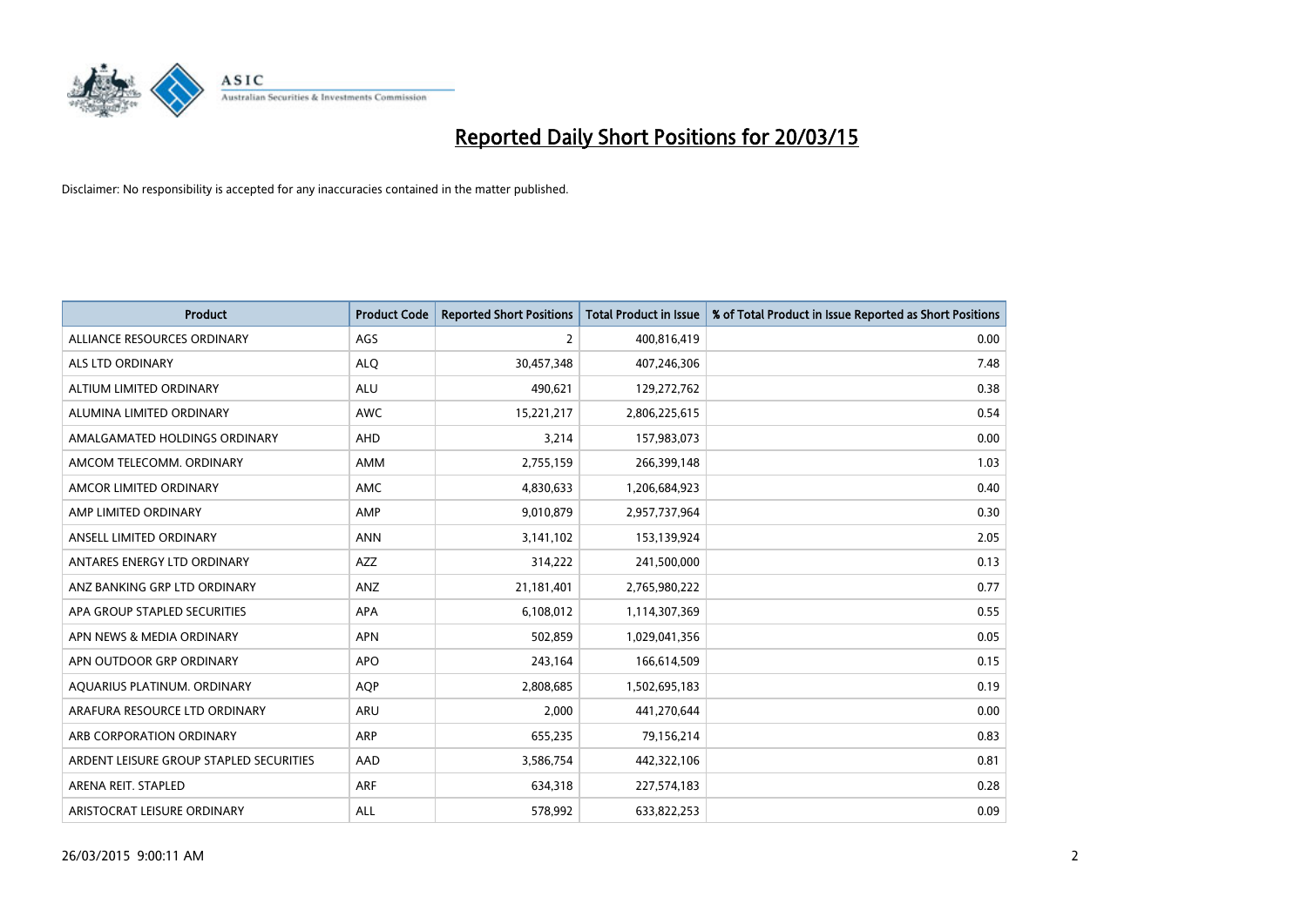

| <b>Product</b>                            | <b>Product Code</b> | <b>Reported Short Positions</b> | <b>Total Product in Issue</b> | % of Total Product in Issue Reported as Short Positions |
|-------------------------------------------|---------------------|---------------------------------|-------------------------------|---------------------------------------------------------|
| ARRIUM LTD ORDINARY                       | ARI                 | 172,529,851                     | 2,937,293,755                 | 5.87                                                    |
| ASALEO CARE LIMITED ORDINARY              | <b>AHY</b>          | 6,874,067                       | 603,469,434                   | 1.14                                                    |
| ASCIANO LIMITED ORDINARY                  | <b>AIO</b>          | 7,294,889                       | 975,385,664                   | 0.75                                                    |
| ASHLEY SERVICES GRP ORDINARY              | <b>ASH</b>          | 498,972                         | 150,000,000                   | 0.33                                                    |
| ASPEN GROUP ORD/UNITS STAPLED             | <b>APZ</b>          | 33,535                          | 113,183,450                   | 0.03                                                    |
| ASPIRE MINING LTD ORDINARY                | AKM                 | 1,000,001                       | 703,463,306                   | 0.14                                                    |
| ASTRO JAP PROP GROUP STAPLED US PROHIBIT. | AJA                 | 129,345                         | 65,831,017                    | 0.20                                                    |
| ASX LIMITED ORDINARY                      | ASX                 | 3,904,555                       | 193,595,162                   | 2.02                                                    |
| ATLAS IRON LIMITED ORDINARY               | <b>AGO</b>          | 86,231,696                      | 919,475,619                   | 9.38                                                    |
| AUCKLAND INTERNATION ORDINARY             | <b>AIA</b>          | 98,075                          | 1,190,484,097                 | 0.01                                                    |
| AURELIA METALS LTD ORDINARY               | AMI                 | 800                             | 387,295,188                   | 0.00                                                    |
| AURIZON HOLDINGS LTD ORDINARY             | AZJ                 | 5,331,682                       | 2,123,934,162                 | 0.25                                                    |
| AUSDRILL LIMITED ORDINARY                 | ASL                 | 15,618,600                      | 312,277,224                   | 5.00                                                    |
| AUSENCO LIMITED ORDINARY                  | AAX                 | 411,909                         | 168,449,799                   | 0.24                                                    |
| AUSNET SERVICES STAPLED SECURITIES        | <b>AST</b>          | 34,083,390                      | 3,466,913,009                 | 0.98                                                    |
| AUSQUEST LIMITED ORDINARY                 | <b>AQD</b>          | 2,000,000                       | 299,503,444                   | 0.67                                                    |
| AUST CAREERS NETWORK ORDINARY             | <b>ACO</b>          | 500,000                         | 83,748,775                    | 0.60                                                    |
| AUST INDUSTRIAL REIT UNIT                 | ANI                 | 41,020                          | 96,288,031                    | 0.04                                                    |
| AUST VINTAGE LTD ORDINARY                 | <b>AVG</b>          | 100,001                         | 232,141,382                   | 0.04                                                    |
| AUSTAL LIMITED ORDINARY                   | ASB                 | 266,408                         | 346,865,169                   | 0.08                                                    |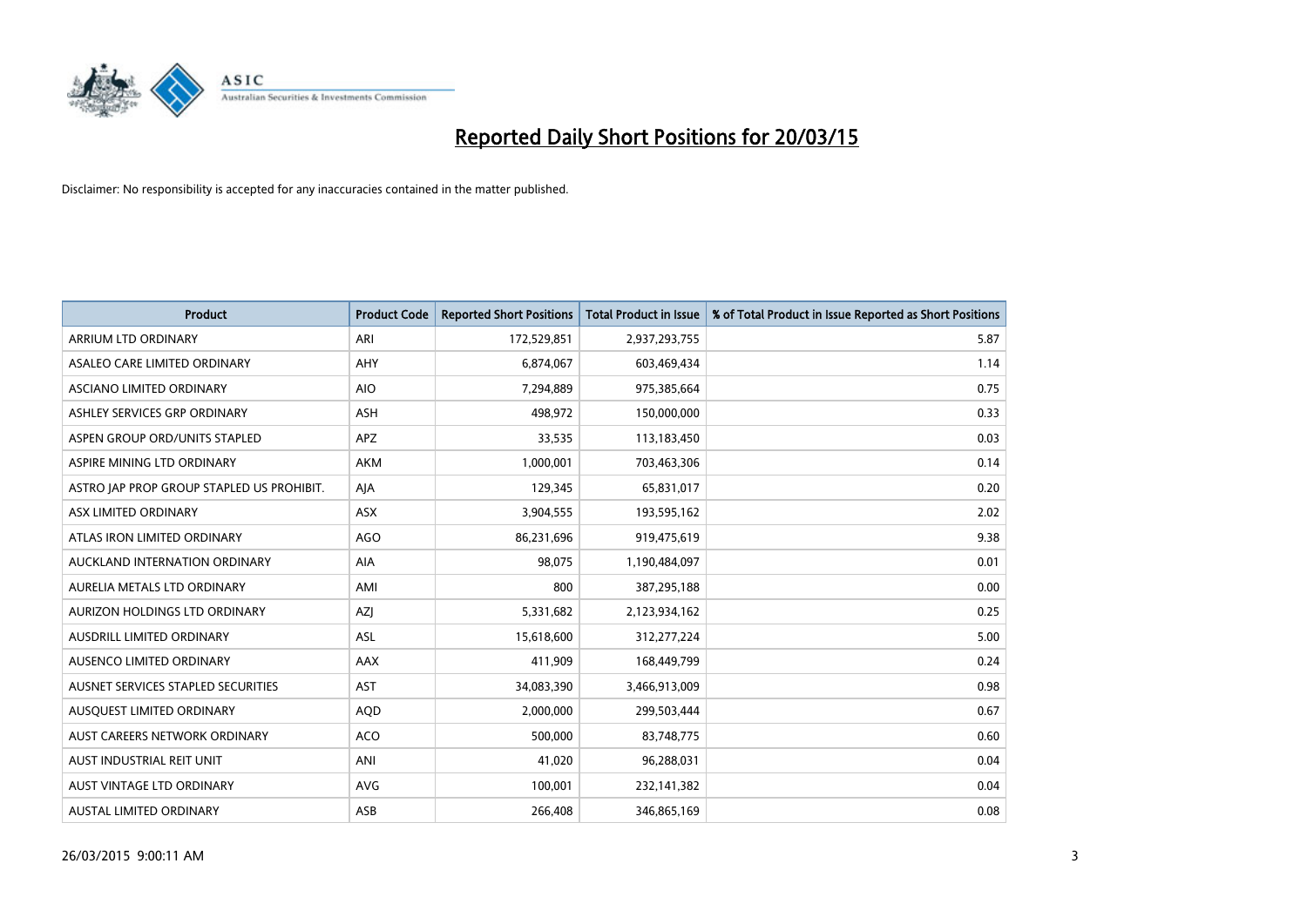

| <b>Product</b>                      | <b>Product Code</b> | <b>Reported Short Positions</b> | <b>Total Product in Issue</b> | % of Total Product in Issue Reported as Short Positions |
|-------------------------------------|---------------------|---------------------------------|-------------------------------|---------------------------------------------------------|
| AUSTBROKERS HOLDINGS ORDINARY       | <b>AUB</b>          | 122,293                         | 61,740,597                    | 0.20                                                    |
| AUSTEX OIL LIMITED ORDINARY         | <b>AOK</b>          | 62,000                          | 558,571,402                   | 0.01                                                    |
| AUSTIN ENGINEERING ORDINARY         | <b>ANG</b>          | 391,662                         | 84,274,004                    | 0.46                                                    |
| AUSTIN EXPLORATION ORDINARY         | <b>AKK</b>          | 6,584,383                       | 332,607,790                   | 1.98                                                    |
| AUSTRALIAN AGRICULT, ORDINARY       | AAC                 | 5,280,302                       | 532,824,721                   | 0.99                                                    |
| AUSTRALIAN PHARM, ORDINARY          | API                 | 156,610                         | 488,115,883                   | 0.03                                                    |
| AUTOMOTIVE HOLDINGS ORDINARY        | AHE                 | 1,336,674                       | 306,437,941                   | 0.44                                                    |
| AVANCO RESOURCES LTD ORDINARY       | AVB                 | $\mathbf{1}$                    | 1,661,675,855                 | 0.00                                                    |
| AVEO GROUP STAPLED SECURITIES       | <b>AOG</b>          | 557,583                         | 499,484,314                   | 0.11                                                    |
| AWE LIMITED ORDINARY                | <b>AWE</b>          | 27,054,602                      | 525,861,050                   | 5.14                                                    |
| AZONTO PET LTD ORDINARY             | APY                 | $\mathbf{1}$                    | 1,159,375,100                 | 0.00                                                    |
| AZUMAH RESOURCES ORDINARY           | AZM                 | $\mathbf{1}$                    | 393,850,639                   | 0.00                                                    |
| <b>BANDANNA ENERGY ORDINARY</b>     | <b>BND</b>          | 17,540,654                      | 528,481,199                   | 3.32                                                    |
| BANK OF QUEENSLAND. CONV PREF SHARE | <b>BOOPD</b>        | 123                             | 3,000,000                     | 0.00                                                    |
| BANK OF QUEENSLAND. ORDINARY        | <b>BOQ</b>          | 5,251,197                       | 366,982,047                   | 1.43                                                    |
| <b>BASE RES LIMITED ORDINARY</b>    | <b>BSE</b>          | 335,868                         | 563,902,771                   | 0.06                                                    |
| BATHURST RES LTD. ORDINARY          | <b>BRL</b>          | 207,998                         | 947,828,434                   | 0.02                                                    |
| BC IRON LIMITED ORDINARY            | <b>BCI</b>          | 12,176,686                      | 196,196,992                   | 6.21                                                    |
| BEACH ENERGY LIMITED ORDINARY       | <b>BPT</b>          | 38,350,629                      | 1,297,496,886                 | 2.96                                                    |
| BEACON LIGHTING GRP ORDINARY        | <b>BLX</b>          | 1,000                           | 215,075,927                   | 0.00                                                    |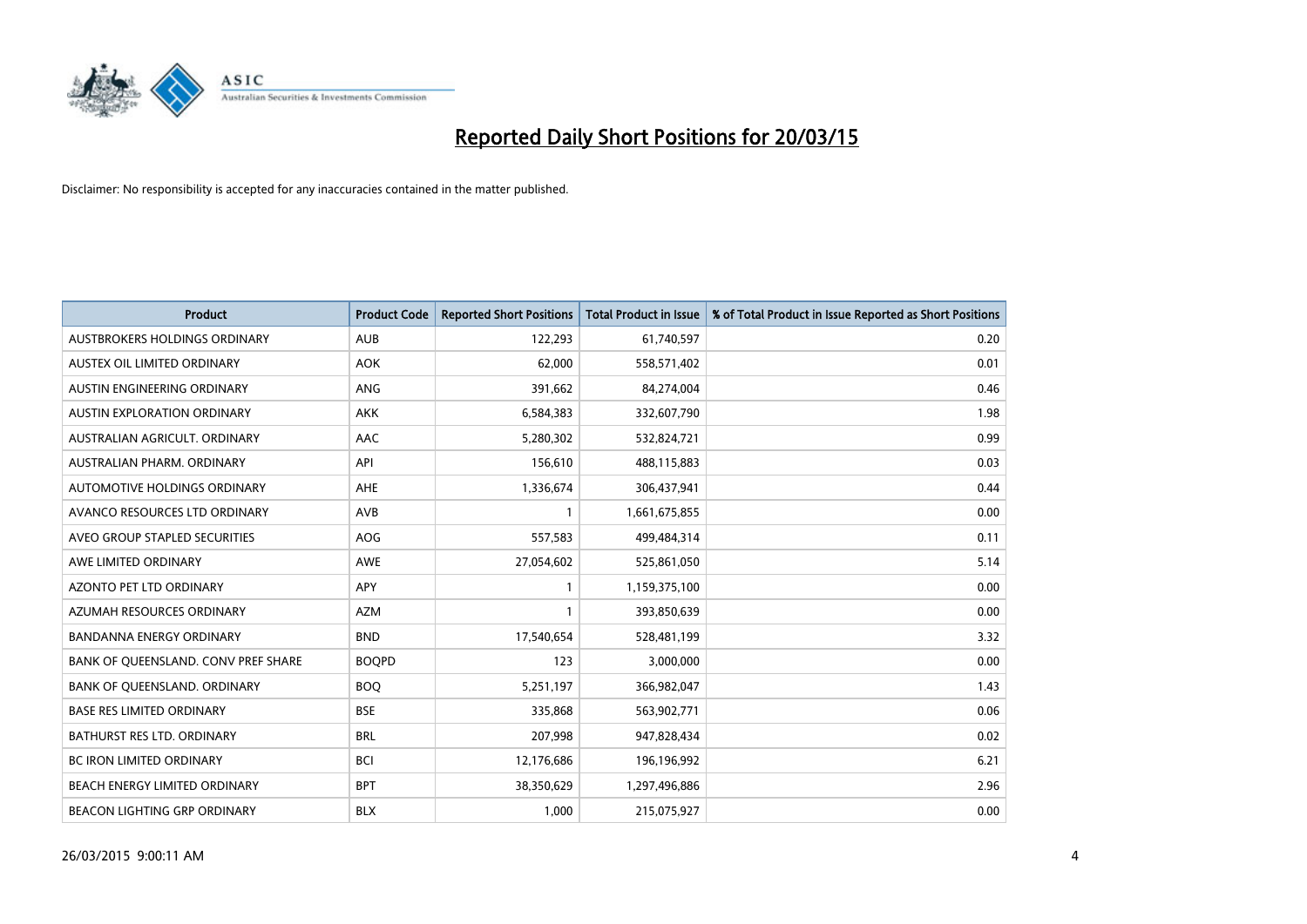

| <b>Product</b>                         | <b>Product Code</b> | <b>Reported Short Positions</b> | <b>Total Product in Issue</b> | % of Total Product in Issue Reported as Short Positions |
|----------------------------------------|---------------------|---------------------------------|-------------------------------|---------------------------------------------------------|
| BEADELL RESOURCE LTD ORDINARY          | <b>BDR</b>          | 32,300,400                      | 798,657,280                   | 4.04                                                    |
| <b>BEGA CHEESE LTD ORDINARY</b>        | <b>BGA</b>          | 1,432,561                       | 152,602,945                   | 0.94                                                    |
| BENDIGO AND ADELAIDE CONV PREF SHARE   | <b>BENPD</b>        | 113                             | 2,688,703                     | 0.00                                                    |
| BENDIGO AND ADELAIDE CONV PREF SHARE 2 | <b>BENPE</b>        | 200                             | 2,921,188                     | 0.01                                                    |
| BENDIGO AND ADELAIDE ORDINARY          | <b>BEN</b>          | 13,616,413                      | 450,953,890                   | 3.02                                                    |
| BENITEC BIOPHARMA ORDINARY             | <b>BLT</b>          | 2,500                           | 115,881,763                   | 0.00                                                    |
| BERKELEY RESOURCES ORDINARY            | <b>BKY</b>          | 45,900                          | 180,361,323                   | 0.03                                                    |
| <b>BHP BILLITON LIMITED ORDINARY</b>   | <b>BHP</b>          | 7,566,003                       | 3,211,691,105                 | 0.24                                                    |
| <b>BIGAIR GROUP LIMITED ORDINARY</b>   | <b>BGL</b>          | 9,750                           | 174,826,438                   | 0.01                                                    |
| <b>BILLABONG ORDINARY</b>              | <b>BBG</b>          | 6,138,322                       | 990,370,034                   | 0.62                                                    |
| <b>BIONOMICS LIMITED ORDINARY</b>      | <b>BNO</b>          | 25,362                          | 417,751,687                   | 0.01                                                    |
| <b>BLACKHAM RESOURCES ORDINARY</b>     | <b>BLK</b>          | 1,688,683                       | 178,162,680                   | 0.95                                                    |
| <b>BLUE ENERGY LIMITED ORDINARY</b>    | <b>BUL</b>          | 50,000                          | 1,140,993,237                 | 0.00                                                    |
| <b>BLUESCOPE STEEL LTD ORDINARY</b>    | <b>BSL</b>          | 3,666,034                       | 565,225,282                   | 0.65                                                    |
| <b>BOART LONGYEAR ORDINARY</b>         | <b>BLY</b>          | 14,177,975                      | 930,864,944                   | 1.52                                                    |
| <b>BORA BORA RESOURCES ORDINARY</b>    | <b>BBR</b>          | 247,808                         | 35,970,000                    | 0.69                                                    |
| <b>BORAL LIMITED, ORDINARY</b>         | <b>BLD</b>          | 11,591,097                      | 782,736,249                   | 1.48                                                    |
| <b>BRADKEN LIMITED ORDINARY</b>        | <b>BKN</b>          | 3,156,464                       | 171,027,249                   | 1.85                                                    |
| <b>BRAMBLES LIMITED ORDINARY</b>       | <b>BXB</b>          | 11,100,526                      | 1,566,303,366                 | 0.71                                                    |
| BREVILLE GROUP LTD ORDINARY            | <b>BRG</b>          | 3,089,987                       | 130,095,322                   | 2.38                                                    |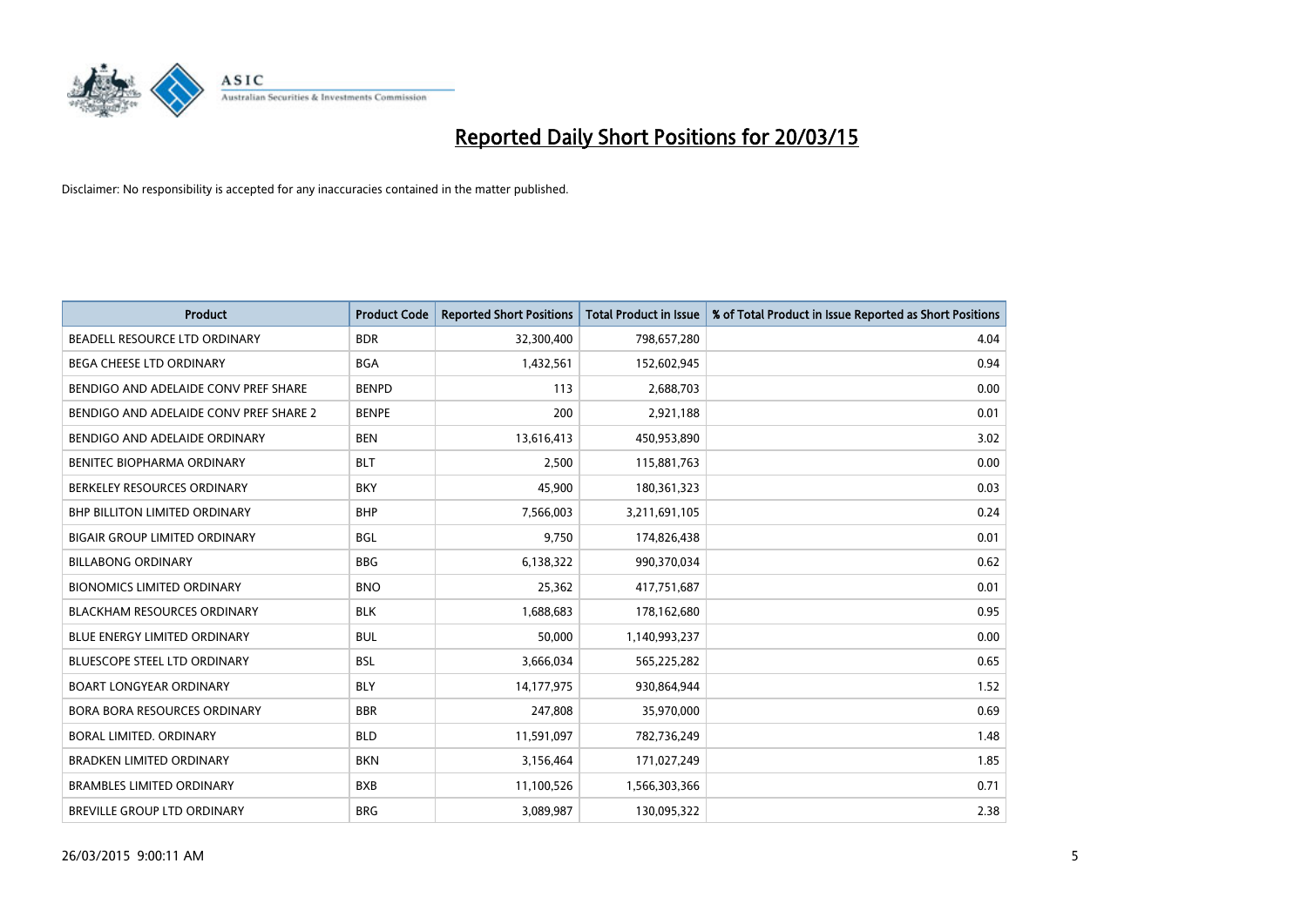

| Product                              | <b>Product Code</b> | <b>Reported Short Positions</b> | <b>Total Product in Issue</b> | % of Total Product in Issue Reported as Short Positions |
|--------------------------------------|---------------------|---------------------------------|-------------------------------|---------------------------------------------------------|
| <b>BRICKWORKS LIMITED ORDINARY</b>   | <b>BKW</b>          | 191,005                         | 148,403,478                   | 0.13                                                    |
| BT INVESTMENT MNGMNT ORDINARY        | <b>BTT</b>          | 144,006                         | 292,408,424                   | 0.05                                                    |
| <b>BURSON GROUP LTD ORDINARY</b>     | <b>BAP</b>          | 716,705                         | 163,585,666                   | 0.44                                                    |
| <b>BURU ENERGY ORDINARY</b>          | <b>BRU</b>          | 12,741,292                      | 339,997,078                   | 3.75                                                    |
| <b>BWP TRUST ORDINARY UNITS</b>      | <b>BWP</b>          | 13,932,662                      | 642,383,803                   | 2.17                                                    |
| CABCHARGE AUSTRALIA ORDINARY         | CAB                 | 8,061,300                       | 120,430,683                   | 6.69                                                    |
| <b>CADENCE CAPITAL ORDINARY</b>      | <b>CDM</b>          | 170,000                         | 201,459,395                   | 0.08                                                    |
| CALTEX AUSTRALIA ORDINARY            | <b>CTX</b>          | 625,730                         | 270,000,000                   | 0.23                                                    |
| CAPE LAMBERT RES LTD ORDINARY        | <b>CFE</b>          | 280,137                         | 626,686,586                   | 0.04                                                    |
| CAPITOL HEALTH ORDINARY              | CAJ                 | 1,244,455                       | 522,280,212                   | 0.24                                                    |
| <b>CARDNO LIMITED ORDINARY</b>       | CDD                 | 14,137,711                      | 164,564,684                   | 8.59                                                    |
| <b>CARINDALE PROPERTY UNIT</b>       | <b>CDP</b>          | 8,823                           | 70,000,000                    | 0.01                                                    |
| CARNARVON PETROLEUM ORDINARY         | <b>CVN</b>          | 2,144,616                       | 988,300,069                   | 0.22                                                    |
| <b>CARNEGIE WAVE ENERGY ORDINARY</b> | <b>CWE</b>          | 62,500                          | 1,752,762,654                 | 0.00                                                    |
| CARSALES.COM LTD ORDINARY            | <b>CRZ</b>          | 190,518                         | 239,001,759                   | 0.08                                                    |
| CARSALES.COM LTD. ORDINARY           | <b>CAR</b>          | 6,018,668                       | 239,001,759                   | 2.52                                                    |
| CASH CONVERTERS ORDINARY             | CCV                 | 10,088,596                      | 478,876,525                   | 2.11                                                    |
| CEDAR WOODS PROP. ORDINARY           | <b>CWP</b>          | 288,555                         | 78,336,371                    | 0.37                                                    |
| CENTRAL PETROLEUM ORDINARY           | <b>CTP</b>          | 10,999                          | 368,718,957                   | 0.00                                                    |
| CENTURIA METRO REIT STAPLED          | <b>CMA</b>          | 698,404                         | 71,500,158                    | 0.98                                                    |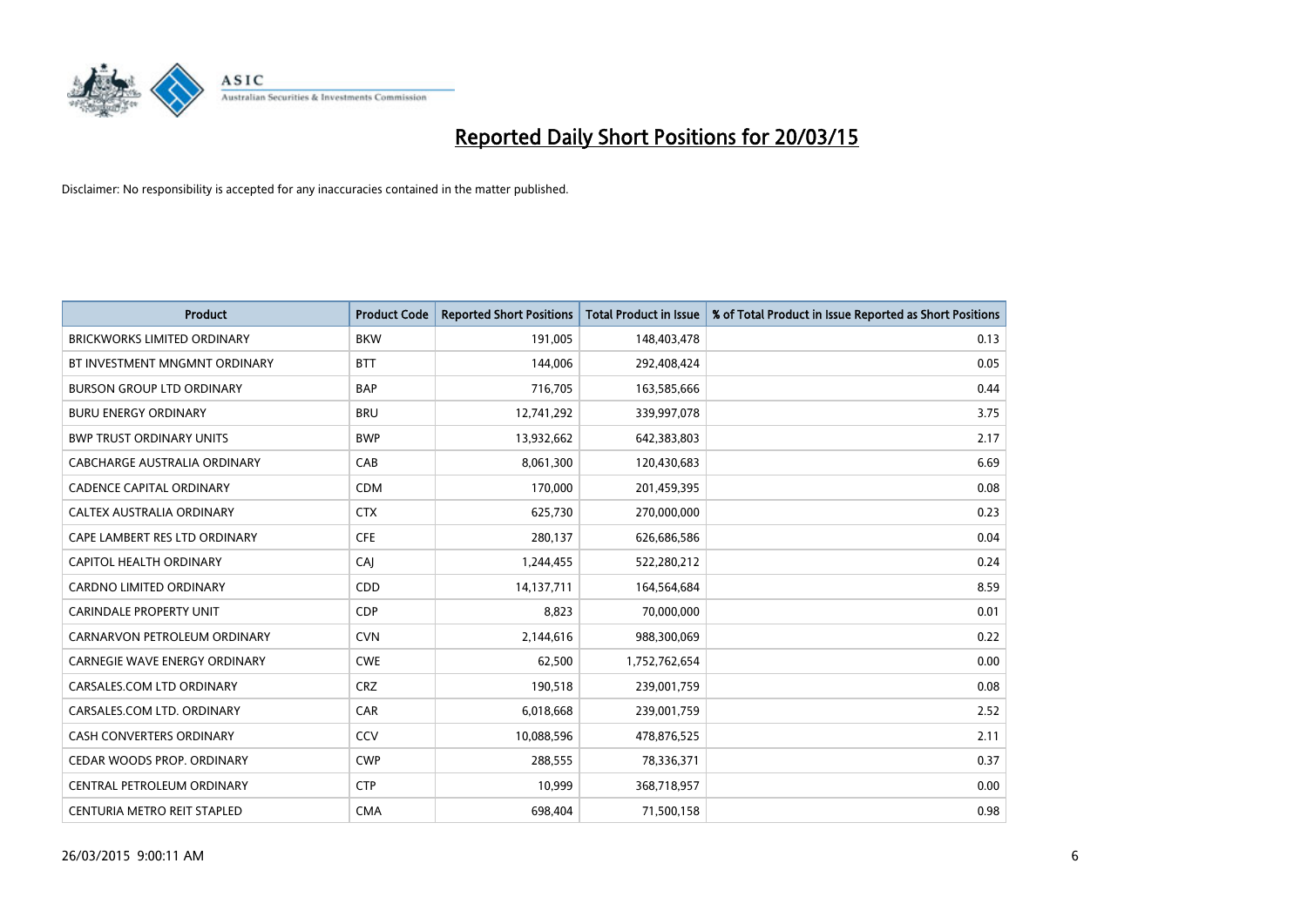

| <b>Product</b>                          | <b>Product Code</b> | <b>Reported Short Positions</b> | <b>Total Product in Issue</b> | % of Total Product in Issue Reported as Short Positions |
|-----------------------------------------|---------------------|---------------------------------|-------------------------------|---------------------------------------------------------|
| <b>CHALLENGER LIMITED ORDINARY</b>      | <b>CGF</b>          | 589,510                         | 569,725,821                   | 0.10                                                    |
| CHANDLER MACLEOD LTD ORDINARY           | <b>CMG</b>          | 25,466                          | 547,985,086                   | 0.00                                                    |
| CHARTER HALL GROUP STAPLED US PROHIBIT. | <b>CHC</b>          | 3,697,892                       | 359,342,032                   | 1.03                                                    |
| <b>CHARTER HALL RETAIL UNITS</b>        | <b>COR</b>          | 6,071,483                       | 375,554,374                   | 1.62                                                    |
| <b>CHORUS LIMITED ORDINARY</b>          | <b>CNU</b>          | 172,756                         | 396,369,767                   | 0.04                                                    |
| CLEARVIEW WEALTH LTD ORDINARY           | <b>CVW</b>          | 10,001                          | 581,111,182                   | 0.00                                                    |
| CLINUVEL PHARMACEUT, ORDINARY           | <b>CUV</b>          | 10,219                          | 44,554,787                    | 0.02                                                    |
| COAL OF AFRICA LTD ORDINARY             | <b>CZA</b>          | 426                             | 1,599,568,613                 | 0.00                                                    |
| <b>COALSPUR MINES LTD ORDINARY</b>      | <b>CPL</b>          | 8,480                           | 641,544,455                   | 0.00                                                    |
| COCA-COLA AMATIL ORDINARY               | <b>CCL</b>          | 18,666,689                      | 763,590,249                   | 2.44                                                    |
| COCHLEAR LIMITED ORDINARY               | <b>COH</b>          | 3,093,375                       | 57,081,775                    | 5.42                                                    |
| COCKATOO COAL ORDINARY                  | <b>COK</b>          | 167,987                         | 67,034,894,842                | 0.00                                                    |
| <b>CODAN LIMITED ORDINARY</b>           | <b>CDA</b>          | 2,461                           | 177,063,244                   | 0.00                                                    |
| <b>COFFEY INTERNATIONAL ORDINARY</b>    | <b>COF</b>          | 6,075                           | 255,833,165                   | 0.00                                                    |
| <b>COLLECTION HOUSE ORDINARY</b>        | <b>CLH</b>          | 438,163                         | 130,443,227                   | 0.34                                                    |
| <b>COLLINS FOODS LTD ORDINARY</b>       | <b>CKF</b>          | 3,915                           | 93,000,003                    | 0.00                                                    |
| COMMONWEALTH BANK, ORDINARY             | <b>CBA</b>          | 12,509,934                      | 1,621,319,194                 | 0.77                                                    |
| COMMONWEALTH BANK, PERP.EXC.PERLS VII   | <b>CBAPD</b>        | 100                             | 30,000,000                    | 0.00                                                    |
| <b>COMPASS RESOURCES ORDINARY</b>       | <b>CMR</b>          | 7,472                           | 1,403,744,100                 | 0.00                                                    |
| <b>COMPUTERSHARE LTD ORDINARY</b>       | <b>CPU</b>          | 6,165,653                       | 556,203,079                   | 1.11                                                    |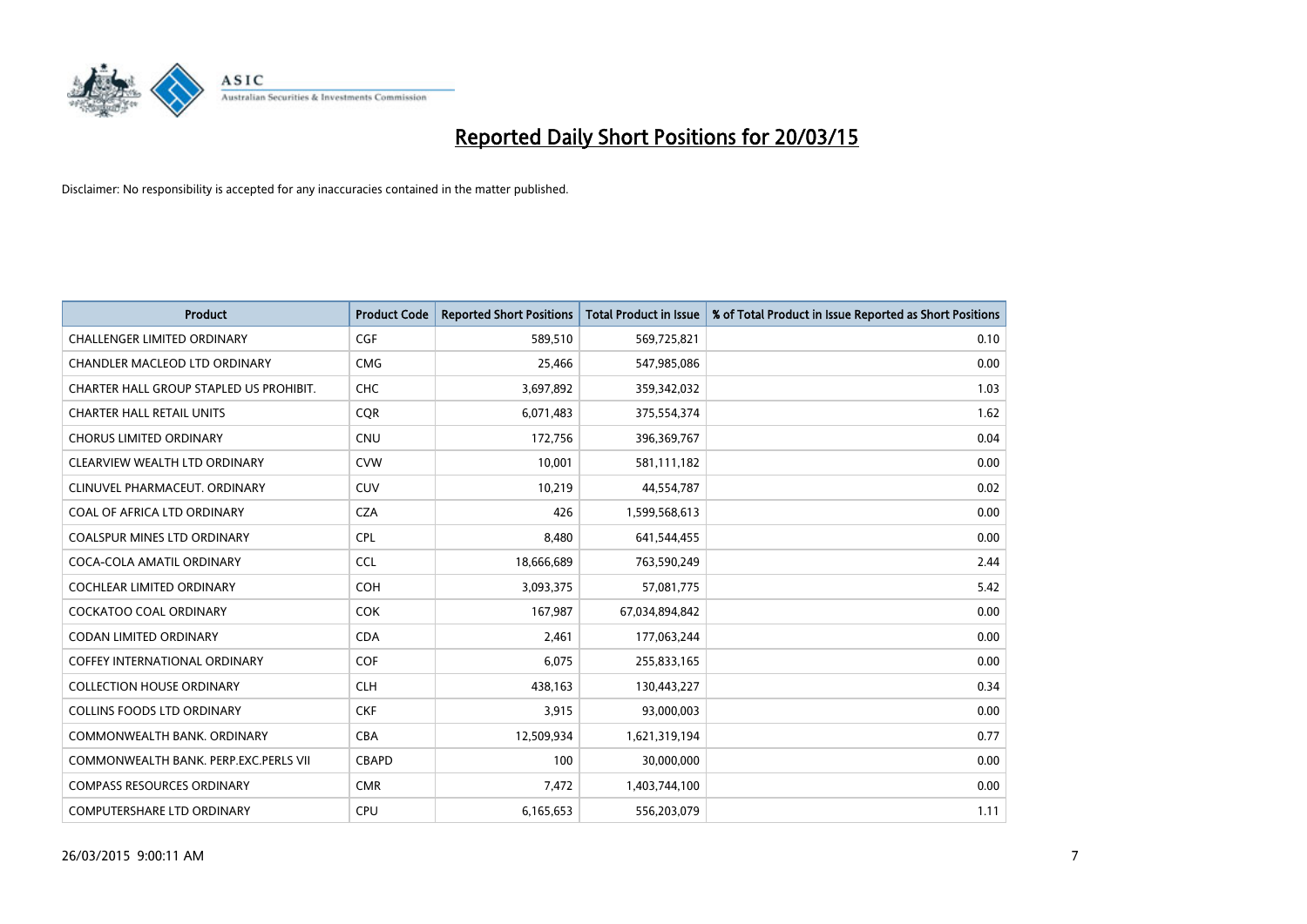

| <b>Product</b>                          | <b>Product Code</b> | <b>Reported Short Positions</b> | <b>Total Product in Issue</b> | % of Total Product in Issue Reported as Short Positions |
|-----------------------------------------|---------------------|---------------------------------|-------------------------------|---------------------------------------------------------|
| <b>CORP TRAVEL LIMITED ORDINARY</b>     | <b>CTD</b>          | 1,283,209                       | 96,993,355                    | 1.32                                                    |
| <b>COVENTRY GROUP ORDINARY</b>          | <b>CYG</b>          |                                 | 37,836,479                    | 0.00                                                    |
| <b>COVER-MORE GRP LTD ORDINARY</b>      | <b>CVO</b>          | 8,277,847                       | 317,750,000                   | 2.61                                                    |
| <b>CREDIT CORP GROUP ORDINARY</b>       | <b>CCP</b>          | 287,584                         | 46,296,407                    | 0.62                                                    |
| <b>CROMWELL PROP STAPLED SECURITIES</b> | <b>CMW</b>          | 37,726,400                      | 1,737,728,114                 | 2.17                                                    |
| <b>CROWN RESORTS LTD ORDINARY</b>       | <b>CWN</b>          | 8,807,869                       | 728,394,185                   | 1.21                                                    |
| <b>CSG LIMITED ORDINARY</b>             | <b>CSV</b>          | 811,540                         | 284,148,839                   | 0.29                                                    |
| <b>CSL LIMITED ORDINARY</b>             | <b>CSL</b>          | 532,147                         | 470,061,097                   | 0.11                                                    |
| <b>CSR LIMITED ORDINARY</b>             | <b>CSR</b>          | 5,594,951                       | 506,000,315                   | 1.11                                                    |
| <b>CUDECO LIMITED ORDINARY</b>          | CDU                 | 8,144,342                       | 248,722,167                   | 3.27                                                    |
| DECMIL GROUP LIMITED ORDINARY           | <b>DCG</b>          | 831,243                         | 168,607,794                   | 0.49                                                    |
| DEEP YELLOW LIMITED ORDINARY            | <b>DYL</b>          | 1,002                           | 1,905,001,219                 | 0.00                                                    |
| DEVINE LIMITED ORDINARY                 | <b>DVN</b>          | 1,548                           | 158,730,556                   | 0.00                                                    |
| DEXUS PROPERTY GROUP STAPLED UNITS      | <b>DXS</b>          | 2,639,482                       | 905,531,797                   | 0.29                                                    |
| DICK SMITH HLDGS ORDINARY               | <b>DSH</b>          | 15,438,460                      | 236,511,364                   | 6.53                                                    |
| DISCOVERY METALS LTD ORDINARY           | <b>DML</b>          | 365,417                         | 644,039,581                   | 0.06                                                    |
| DOMINO PIZZA ENTERPR ORDINARY           | <b>DMP</b>          | 1,195,987                       | 86,560,773                    | 1.38                                                    |
| DONACO INTERNATIONAL ORDINARY           | <b>DNA</b>          | 9,355,987                       | 683,444,791                   | 1.37                                                    |
| DOWNER EDI LIMITED ORDINARY             | <b>DOW</b>          | 18,791,009                      | 435,399,975                   | 4.32                                                    |
| DRAGON MINING LTD ORDINARY              | <b>DRA</b>          | 63,000                          | 88,840,613                    | 0.07                                                    |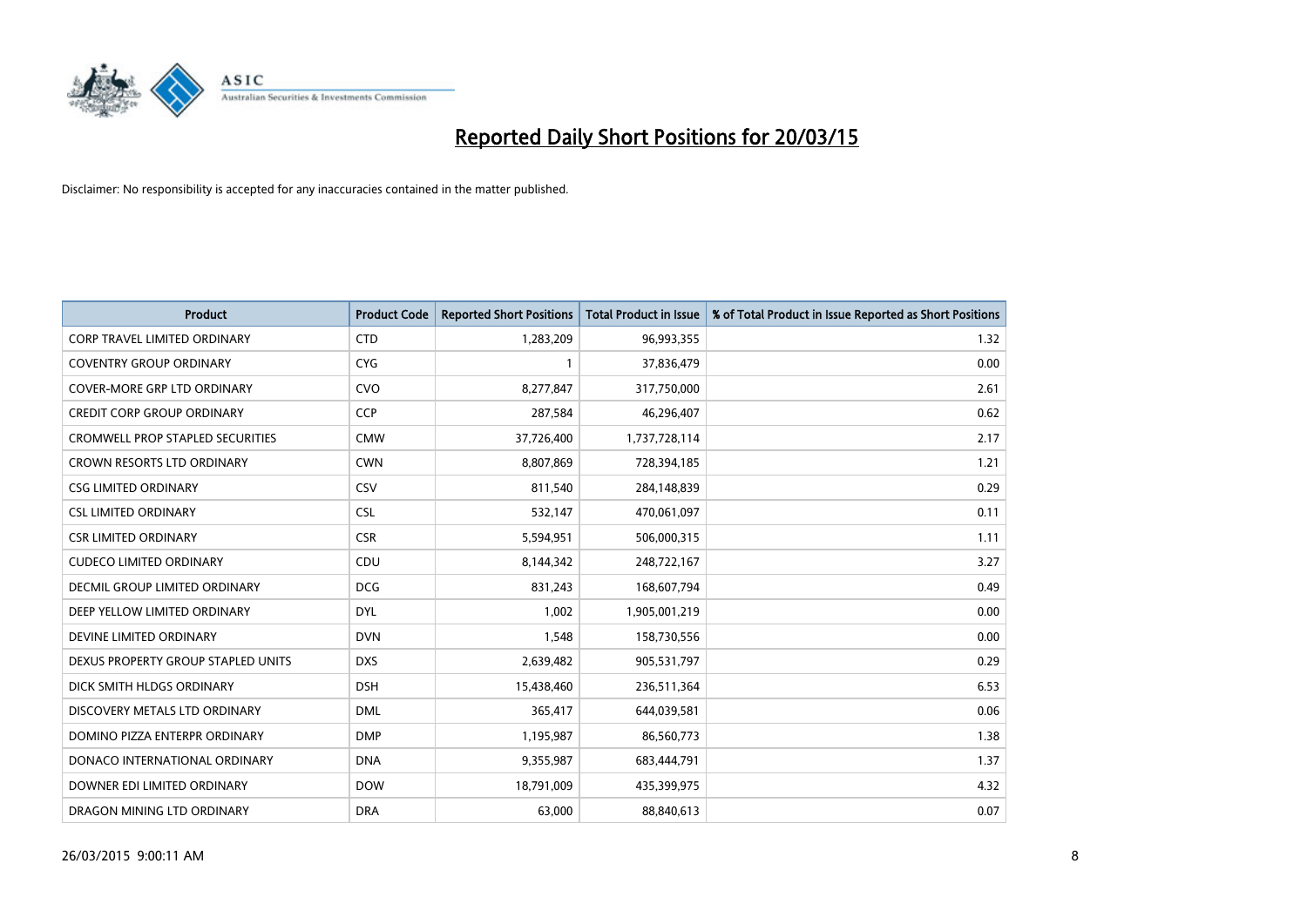

| <b>Product</b>                         | <b>Product Code</b> | <b>Reported Short Positions</b> | <b>Total Product in Issue</b> | % of Total Product in Issue Reported as Short Positions |
|----------------------------------------|---------------------|---------------------------------|-------------------------------|---------------------------------------------------------|
| DRILLSEARCH ENERGY ORDINARY            | <b>DLS</b>          | 10,414,565                      | 461,101,450                   | 2.26                                                    |
| DUET GROUP STAPLED US PROHIBIT.        | <b>DUE</b>          | 8,574,161                       | 1,493,678,915                 | 0.57                                                    |
| DULUXGROUP LIMITED ORDINARY            | <b>DLX</b>          | 832,738                         | 388,543,268                   | 0.21                                                    |
| ECHO ENTERTAINMENT ORDINARY            | <b>EGP</b>          | 6,439,235                       | 825,672,730                   | 0.78                                                    |
| <b>ELDERS LIMITED ORDINARY</b>         | <b>ELD</b>          | 714,153                         | 83,734,671                    | 0.85                                                    |
| <b>EMECO HOLDINGS ORDINARY</b>         | <b>EHL</b>          | 16,168,826                      | 599,675,707                   | 2.70                                                    |
| ENERGY RESOURCES ORDINARY 'A'          | <b>ERA</b>          | 8,051,287                       | 517,725,062                   | 1.56                                                    |
| <b>ENERGY WORLD CORPOR. ORDINARY</b>   | <b>EWC</b>          | 34,588,526                      | 1,734,166,672                 | 1.99                                                    |
| <b>ENSOGO LIMITED ORDINARY</b>         | E88                 | 212,387                         | 485,533,903                   | 0.04                                                    |
| EQUITY TRUSTEES ORDINARY               | EQT                 | 35,890                          | 19,272,426                    | 0.19                                                    |
| ERM POWER LIMITED ORDINARY             | <b>EPW</b>          | 387,545                         | 241,689,186                   | 0.16                                                    |
| ESTIA HEALTH LTD ORDINARY              | <b>EHE</b>          | 1,535,090                       | 180,885,580                   | 0.85                                                    |
| EVOLUTION MINING LTD ORDINARY          | <b>EVN</b>          | 1,687,404                       | 714,921,647                   | 0.24                                                    |
| FAIRFAX MEDIA LTD ORDINARY             | <b>FXI</b>          | 38,605,140                      | 2,420,475,546                 | 1.59                                                    |
| <b>FANTASTIC HOLDINGS ORDINARY</b>     | <b>FAN</b>          | 120                             | 103,257,398                   | 0.00                                                    |
| FAR LTD ORDINARY                       | <b>FAR</b>          | 8,493,719                       | 3,127,058,427                 | 0.27                                                    |
| FEDERATION CNTRES ORD/UNIT STAPLED SEC | <b>FDC</b>          | 5,473,017                       | 1,427,641,565                 | 0.38                                                    |
| FINBAR GROUP LIMITED ORDINARY          | <b>FRI</b>          | 20,451                          | 228,720,815                   | 0.01                                                    |
| FISHER & PAYKEL H. ORDINARY            | <b>FPH</b>          | 317,843                         | 557,940,257                   | 0.06                                                    |
| FLEETWOOD CORP ORDINARY                | <b>FWD</b>          | 1,156,587                       | 61,039,412                    | 1.89                                                    |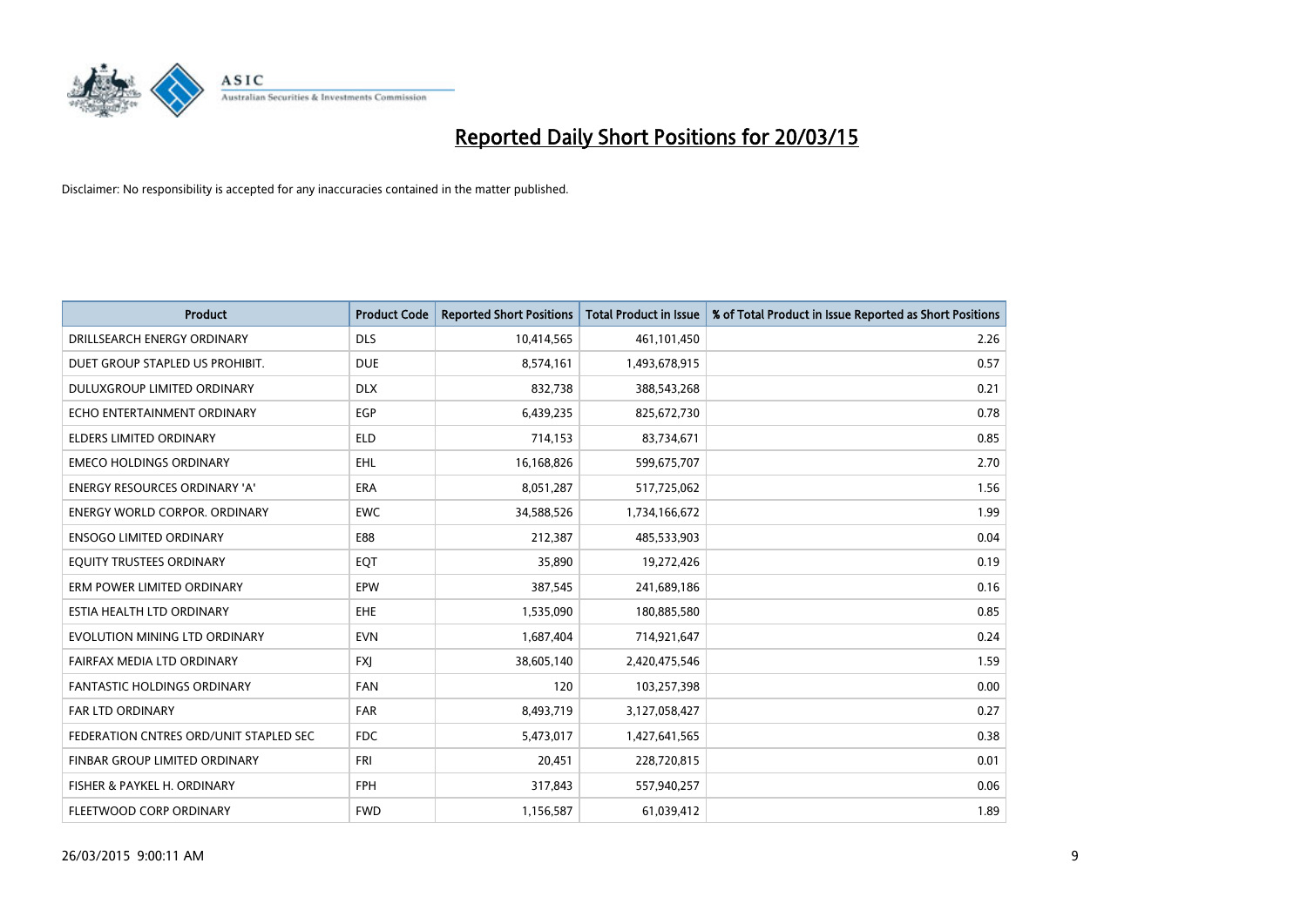

| <b>Product</b>                             | <b>Product Code</b> | <b>Reported Short Positions</b> | <b>Total Product in Issue</b> | % of Total Product in Issue Reported as Short Positions |
|--------------------------------------------|---------------------|---------------------------------|-------------------------------|---------------------------------------------------------|
| FLETCHER BUILDING ORDINARY                 | <b>FBU</b>          | 1,257,072                       | 687,854,788                   | 0.18                                                    |
| FLEXIGROUP LIMITED ORDINARY                | FXL                 | 6,113,230                       | 304,149,707                   | 2.01                                                    |
| FLIGHT CENTRE TRAVEL ORDINARY              | <b>FLT</b>          | 9,765,312                       | 100,745,991                   | 9.69                                                    |
| FLINDERS MINES LTD ORDINARY                | <b>FMS</b>          | 164,998                         | 2,762,995,689                 | 0.01                                                    |
| <b>FOCUS MINERALS LTD ORDINARY</b>         | <b>FML</b>          | 1,936,219                       | 9,137,375,877                 | 0.02                                                    |
| <b>FOLKESTONE EDU TRUST UNITS</b>          | FET.                | 287,670                         | 244,378,866                   | 0.12                                                    |
| FONTERRA SHARE FUND ORDINARY UNITS         | <b>FSF</b>          | 20,335                          | 120,653,436                   | 0.02                                                    |
| FORTESCUE METALS GRP ORDINARY              | <b>FMG</b>          | 372,384,592                     | 3,113,798,151                 | 11.96                                                   |
| FREEDOM FOOD LTD ORDINARY                  | <b>FNP</b>          | 131,157                         | 153,356,329                   | 0.09                                                    |
| <b>G.U.D. HOLDINGS ORDINARY</b>            | GUD                 | 483,885                         | 70,939,492                    | 0.68                                                    |
| <b>G8 EDUCATION LIMITED ORDINARY</b>       | <b>GEM</b>          | 13,970,736                      | 359,151,207                   | 3.89                                                    |
| <b>GALAXY RESOURCES ORDINARY</b>           | <b>GXY</b>          | 845,062                         | 1,064,783,990                 | 0.08                                                    |
| <b>GBST HOLDINGS ORDINARY</b>              | GBT                 | 65,696                          | 66,561,725                    | 0.10                                                    |
| <b>GDI PROPERTY GRP STAPLED SECURITIES</b> | GDI                 | 1,268,893                       | 567,575,025                   | 0.22                                                    |
| <b>GENESIS ENERGY LTD ORDINARY</b>         | <b>GNE</b>          | 116,371                         | 1,000,000,000                 | 0.01                                                    |
| <b>GENETIC TECHNOLOGIES ORDINARY</b>       | GTG                 | 15,687,600                      | 1,714,191,631                 | 0.92                                                    |
| <b>GENTRACK GROUP LTD ORDINARY</b>         | GTK                 | 3,000                           | 72,699,510                    | 0.00                                                    |
| <b>GENWORTH MORTGAGE ORDINARY</b>          | <b>GMA</b>          | 16,022,649                      | 650,000,000                   | 2.47                                                    |
| <b>GEODYNAMICS LIMITED ORDINARY</b>        | GDY                 | 819                             | 435,880,130                   | 0.00                                                    |
| <b>GINDALBIE METALS LTD ORDINARY</b>       | GBG                 | 13,492,717                      | 1,495,448,025                 | 0.90                                                    |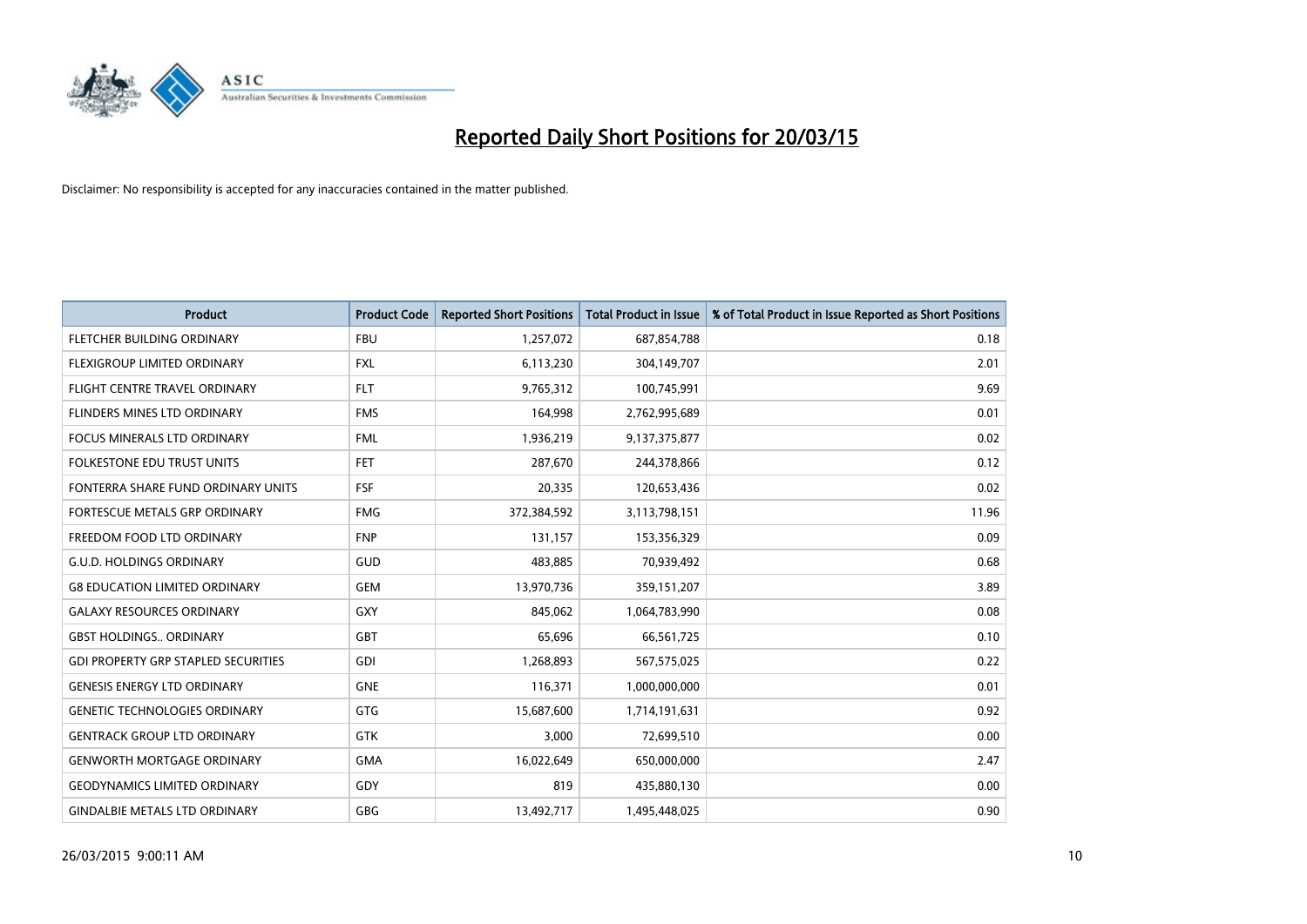

| <b>Product</b>                                   | <b>Product Code</b> | <b>Reported Short Positions</b> | <b>Total Product in Issue</b> | % of Total Product in Issue Reported as Short Positions |
|--------------------------------------------------|---------------------|---------------------------------|-------------------------------|---------------------------------------------------------|
| <b>GOLD ROAD RES LTD ORDINARY</b>                | <b>GOR</b>          | 1,646,439                       | 594,881,822                   | 0.28                                                    |
| <b>GOODMAN FIELDER, ORDINARY</b>                 | GFF                 | 133,566                         | 1,955,559,207                 | 0.01                                                    |
| <b>GOODMAN GROUP STAPLED</b>                     | <b>GMG</b>          | 1,985,769                       | 1,753,035,922                 | 0.11                                                    |
| <b>GPT GROUP STAPLED SEC.</b>                    | GPT                 | 11,698,806                      | 1,776,283,214                 | 0.66                                                    |
| <b>GPT METRO OFFICE FND UNITS</b>                | <b>GMF</b>          | 883,049                         | 127,600,500                   | 0.69                                                    |
| <b>GRAINCORP LIMITED A CLASS ORDINARY</b>        | <b>GNC</b>          | 10,424,461                      | 228,855,628                   | 4.56                                                    |
| <b>GRANGE RESOURCES, ORDINARY</b>                | GRR                 | 417                             | 1,157,338,698                 | 0.00                                                    |
| <b>GREENCROSS LIMITED ORDINARY</b>               | GXL                 | 2,427,855                       | 111,447,503                   | 2.18                                                    |
| <b>GREENLAND MIN EN LTD ORDINARY</b>             | GGG                 | 14,408                          | 683,080,555                   | 0.00                                                    |
| <b>GREENLAND MIN EN LTD RIGHTS 26-JUN-14</b>     | GGGR                | 3,842                           | 88,685,050                    | 0.00                                                    |
| <b>GROWTHPOINT PROPERTY ORD/UNIT STAPLED SEC</b> | GOZ                 | 735,048                         | 569,027,781                   | 0.13                                                    |
| <b>GRYPHON MINERALS LTD ORDINARY</b>             | GRY                 | 1,161,173                       | 401,290,987                   | 0.29                                                    |
| <b>GWA GROUP LTD ORDINARY</b>                    | <b>GWA</b>          | 10,621,936                      | 306,533,770                   | 3.47                                                    |
| HANSEN TECHNOLOGIES ORDINARY                     | <b>HSN</b>          | 325,796                         | 163,289,381                   | 0.20                                                    |
| <b>HARVEY NORMAN ORDINARY</b>                    | <b>HVN</b>          | 24,690,958                      | 1,110,603,911                 | 2.22                                                    |
| HEALTHSCOPE LIMITED. ORDINARY                    | <b>HSO</b>          | 7,413,055                       | 1,732,094,838                 | 0.43                                                    |
| <b>HENDERSON GROUP CDI 1:1</b>                   | <b>HGG</b>          | 1,473,485                       | 737,445,473                   | 0.20                                                    |
| HFA HOLDINGS LIMITED ORDINARY                    | <b>HFA</b>          | 308                             | 162,147,897                   | 0.00                                                    |
| <b>HIGHLANDS PACIFIC ORDINARY</b>                | <b>HIG</b>          | 1                               | 920,577,086                   | 0.00                                                    |
| HILLGROVE RES LTD ORDINARY                       | <b>HGO</b>          | 93,596                          | 147,798,623                   | 0.06                                                    |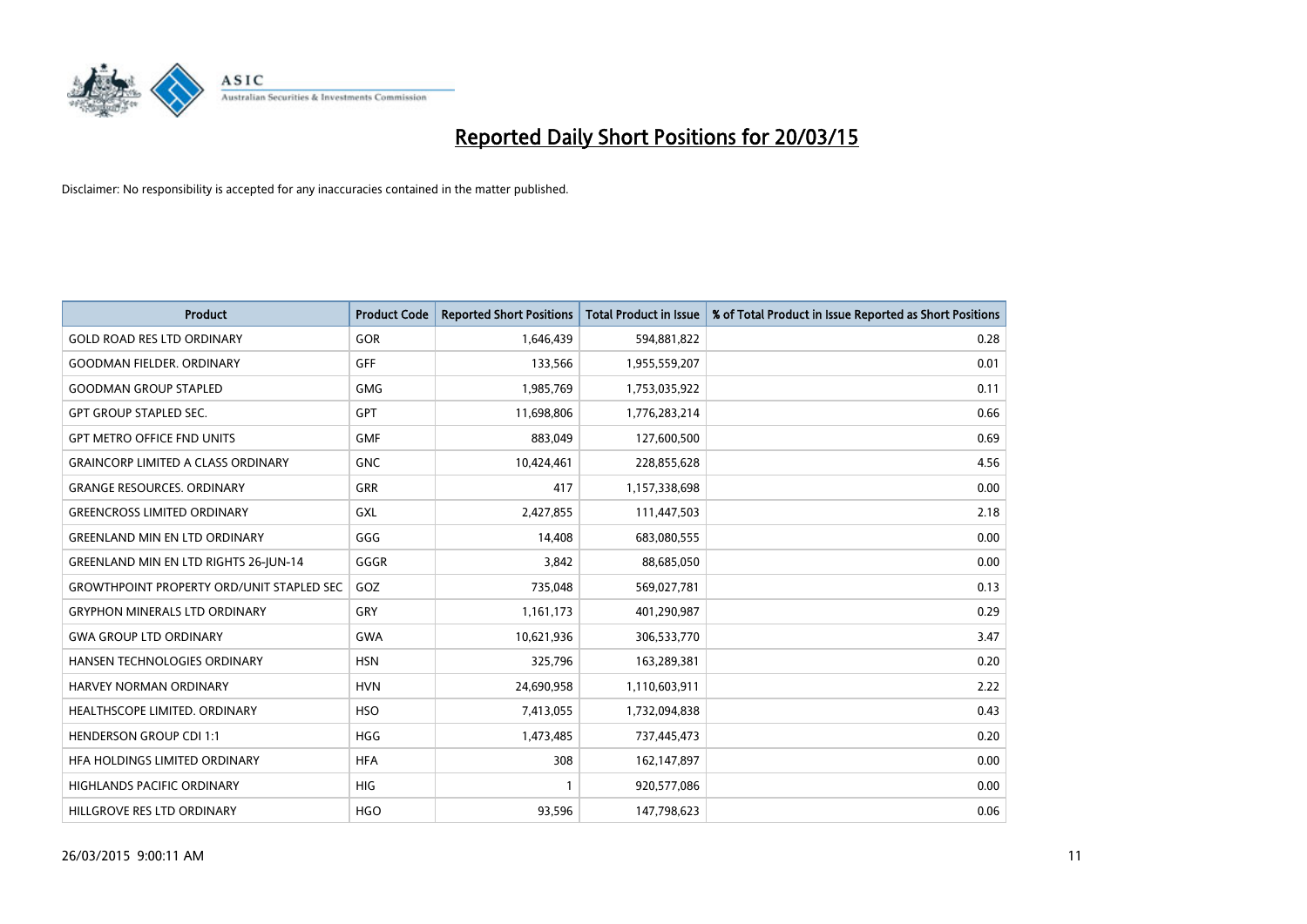

| <b>Product</b>                           | <b>Product Code</b> | <b>Reported Short Positions</b> | <b>Total Product in Issue</b> | % of Total Product in Issue Reported as Short Positions |
|------------------------------------------|---------------------|---------------------------------|-------------------------------|---------------------------------------------------------|
| <b>HILLS LTD ORDINARY</b>                | <b>HIL</b>          | 2,812,141                       | 231,985,526                   | 1.21                                                    |
| HORIZON OIL LIMITED ORDINARY             | <b>HZN</b>          | 27,980,224                      | 1,301,981,265                 | 2.15                                                    |
| <b>HOTEL PROPERTY STAPLED</b>            | <b>HPI</b>          | 694,415                         | 146,105,439                   | 0.48                                                    |
| HUNTER HALL GLOBAL ORDINARY              | <b>HHV</b>          | 432,241                         | 217,217,148                   | 0.20                                                    |
| <b>ICAR ASIA LTD ORDINARY</b>            | ICO                 | 172,610                         | 218,592,707                   | 0.08                                                    |
| <b>IINET LIMITED ORDINARY</b>            | <b>IIN</b>          | 4,023,314                       | 162,950,896                   | 2.47                                                    |
| <b>ILUKA RESOURCES ORDINARY</b>          | <b>ILU</b>          | 27,001,938                      | 418,700,517                   | 6.45                                                    |
| <b>IMDEX LIMITED ORDINARY</b>            | <b>IMD</b>          | 1,687,773                       | 216,203,136                   | 0.78                                                    |
| IMF BENTHAM LTD ORDINARY                 | <b>IMF</b>          | 1,807,169                       | 166,580,957                   | 1.08                                                    |
| <b>IMPEDIMED LIMITED ORDINARY</b>        | <b>IPD</b>          | 356,704                         | 293,202,840                   | 0.12                                                    |
| <b>INCITEC PIVOT ORDINARY</b>            | IPL                 | 16,657,053                      | 1,675,621,466                 | 0.99                                                    |
| <b>INDEPENDENCE GROUP ORDINARY</b>       | <b>IGO</b>          | 1,832,938                       | 234,256,573                   | 0.78                                                    |
| <b>INDUSTRIA REIT STAPLED</b>            | <b>IDR</b>          | 132,304                         | 125,000,001                   | 0.11                                                    |
| <b>INFIGEN ENERGY STAPLED SECURITIES</b> | <b>IFN</b>          | 673,672                         | 767,887,581                   | 0.09                                                    |
| <b>INFOMEDIA LTD ORDINARY</b>            | <b>IFM</b>          | 650,756                         | 307,987,687                   | 0.21                                                    |
| <b>INGENIA GROUP STAPLED SECURITIES</b>  | <b>INA</b>          | 16,220,297                      | 878,851,910                   | 1.85                                                    |
| INSURANCE AUSTRALIA ORDINARY             | IAG                 | 17,918,507                      | 2,341,618,048                 | 0.77                                                    |
| <b>INTREPID MINES ORDINARY</b>           | <b>IAU</b>          | 118,675                         | 369,869,196                   | 0.03                                                    |
| INTUERI EDU GRP LTD ORDINARY             | <b>IOE</b>          | 196                             | 100,000,000                   | 0.00                                                    |
| INVESTA OFFICE FUND STAPLED SECURITIES   | IOF                 | 1,684,085                       | 614,047,458                   | 0.27                                                    |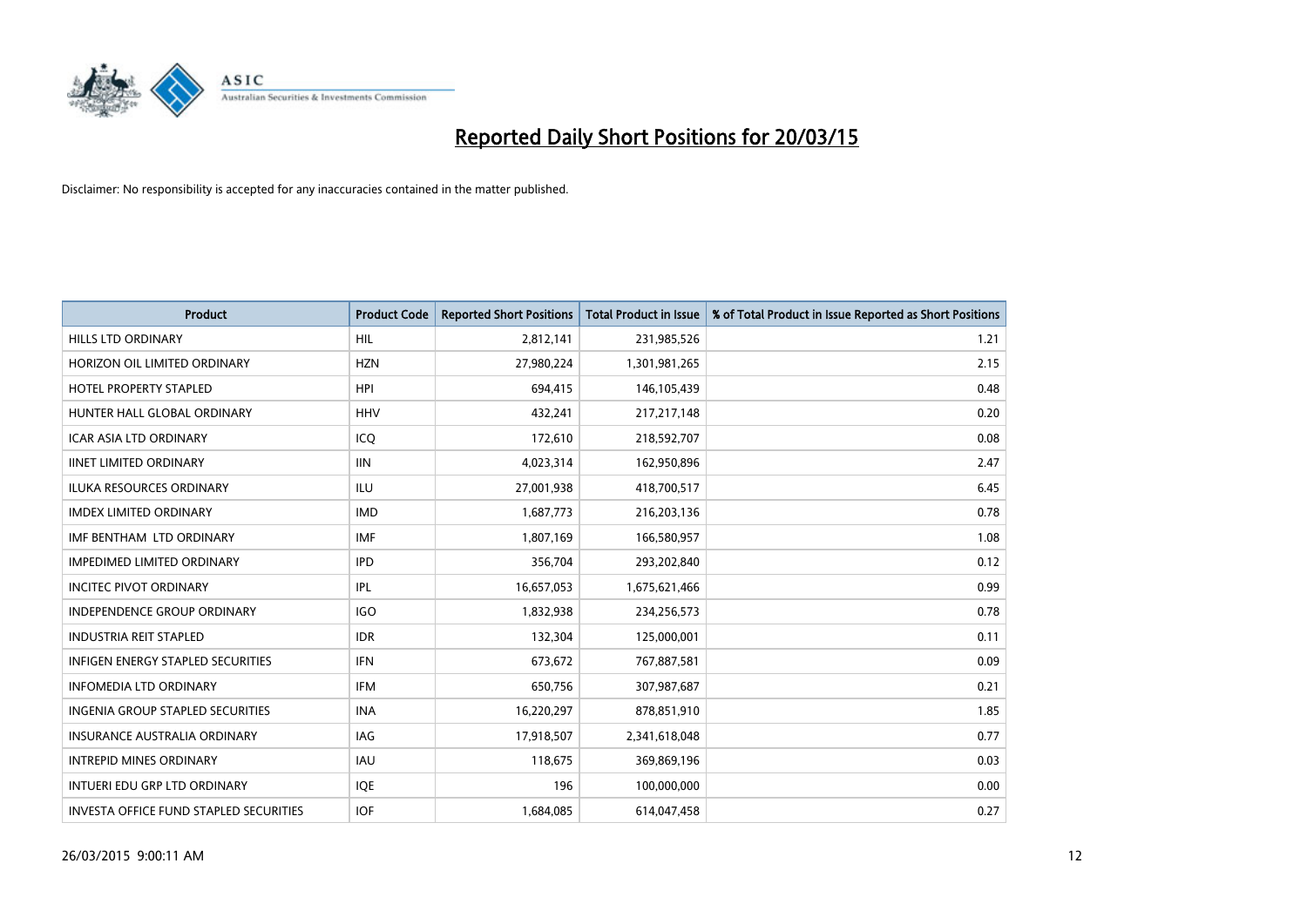

| <b>Product</b>                                  | <b>Product Code</b> | <b>Reported Short Positions</b> | <b>Total Product in Issue</b> | % of Total Product in Issue Reported as Short Positions |
|-------------------------------------------------|---------------------|---------------------------------|-------------------------------|---------------------------------------------------------|
| <b>INVOCARE LIMITED ORDINARY</b>                | <b>IVC</b>          | 3,222,932                       | 110,030,298                   | 2.93                                                    |
| <b>IOOF HOLDINGS LTD ORDINARY</b>               | IFL                 | 12,659,267                      | 300,133,752                   | 4.22                                                    |
| IPH LIMITED ORDINARY                            | <b>IPH</b>          | 576,290                         | 157,559,499                   | 0.37                                                    |
| <b>IPROPERTY GROUP LTD ORDINARY</b>             | <b>IPP</b>          | 4,713,591                       | 186,703,204                   | 2.52                                                    |
| <b>IRESS LIMITED ORDINARY</b>                   | <b>IRE</b>          | 3,504,904                       | 159,097,319                   | 2.20                                                    |
| <b>ISELECT LTD ORDINARY</b>                     | <b>ISU</b>          | 1,171,909                       | 261,489,894                   | 0.45                                                    |
| <b>ISENTIA GROUP LTD ORDINARY</b>               | <b>ISD</b>          | 131,182                         | 200,000,001                   | 0.07                                                    |
| <b>ISENTRIC LTD. ORDINARY</b>                   | ICU                 | 35,864                          | 134,703,703                   | 0.03                                                    |
| <b>JAMES HARDIE INDUST CHESS DEPOSITARY INT</b> | <b>IHX</b>          | 12,773,352                      | 445,672,673                   | 2.87                                                    |
| JAPARA HEALTHCARE LT ORDINARY                   | <b>IHC</b>          | 17,729,914                      | 263,046,592                   | 6.74                                                    |
| <b>JB HI-FI LIMITED ORDINARY</b>                | <b>JBH</b>          | 8,648,652                       | 98,981,083                    | 8.74                                                    |
| KAROON GAS AUSTRALIA ORDINARY                   | <b>KAR</b>          | 21,433,964                      | 246,621,832                   | 8.69                                                    |
| KATHMANDU HOLD LTD ORDINARY                     | <b>KMD</b>          | 7,777,527                       | 201,484,583                   | 3.86                                                    |
| <b>KBL MINING LIMITED ORDINARY</b>              | <b>KBL</b>          | 1,820                           | 495,765,509                   | 0.00                                                    |
| KINGSGATE CONSOLID. ORDINARY                    | <b>KCN</b>          | 14,497,856                      | 223,584,937                   | 6.48                                                    |
| KINGSROSE MINING LTD ORDINARY                   | <b>KRM</b>          | 729,671                         | 358,611,493                   | 0.20                                                    |
| KOGI IRON LTD ORDINARY                          | <b>KFE</b>          | 1,322,613                       | 376,669,836                   | 0.35                                                    |
| LEIGHTON HOLDINGS ORDINARY                      | LEI                 | 6,034,055                       | 338,503,563                   | 1.78                                                    |
| LEND LEASE GROUP UNIT/ORD STAPLED               | LLC                 | 1,175,133                       | 579,596,726                   | 0.20                                                    |
| LIFESTYLE COMMUNIT. ORDINARY                    | LIC                 | 25,000                          | 101,345,131                   | 0.02                                                    |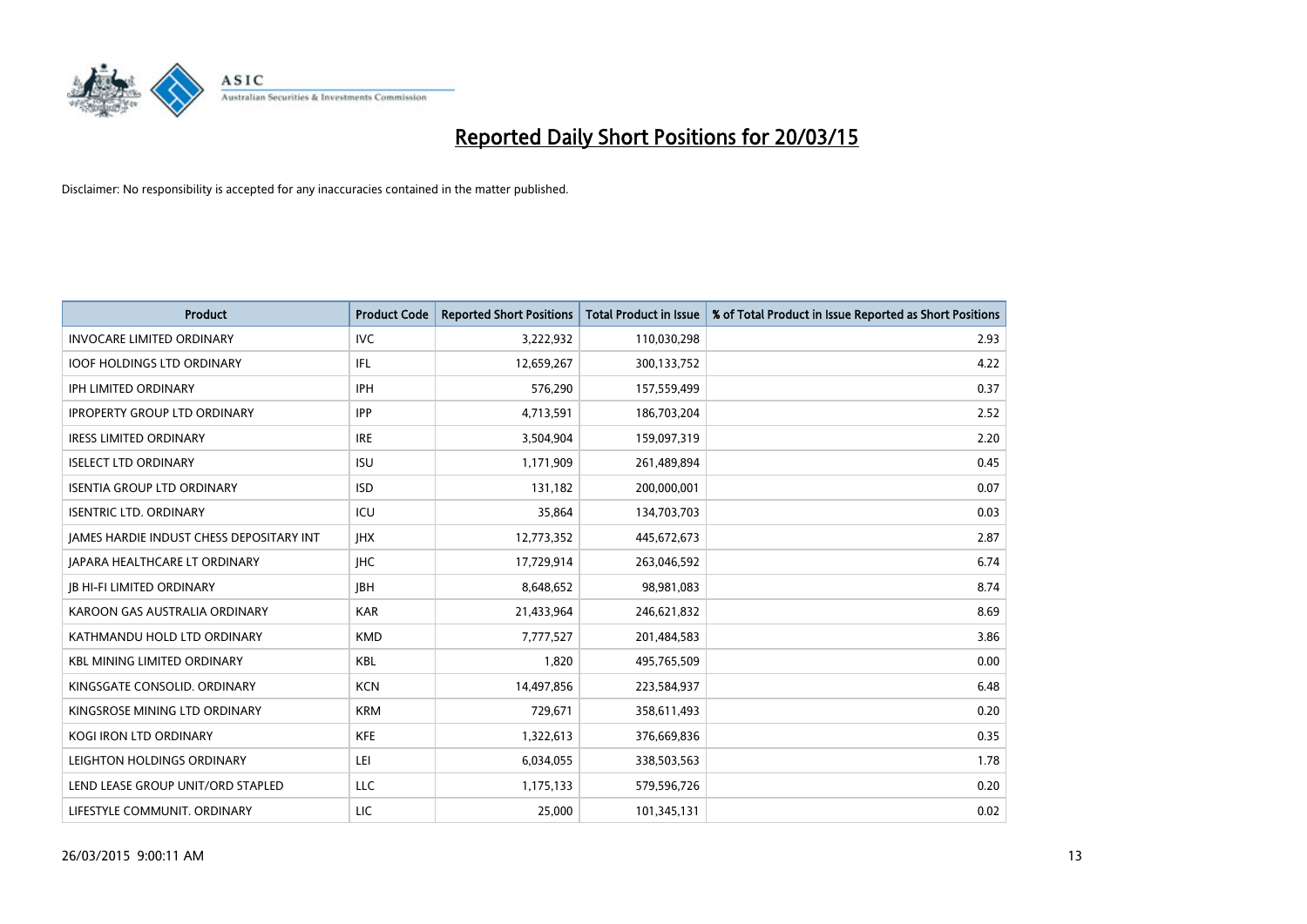

| <b>Product</b>                        | <b>Product Code</b> | <b>Reported Short Positions</b> | <b>Total Product in Issue</b> | % of Total Product in Issue Reported as Short Positions |
|---------------------------------------|---------------------|---------------------------------|-------------------------------|---------------------------------------------------------|
| LIQUEFIED NATURAL ORDINARY            | <b>LNG</b>          | 11,432,039                      | 462,943,201                   | 2.47                                                    |
| LONESTAR RESO LTD ORDINARY            | LNR                 | 128,183                         | 752,187,211                   | 0.02                                                    |
| LOVISA HOLDINGS LTD ORDINARY          | LOV                 | 14,687                          | 105,000,000                   | 0.01                                                    |
| LYNAS CORPORATION ORDINARY            | <b>LYC</b>          | 69,261,604                      | 3,371,002,400                 | 2.05                                                    |
| <b>M2 GRP LTD ORDINARY</b>            | <b>MTU</b>          | 1,611,082                       | 181,905,060                   | 0.89                                                    |
| <b>MACA LIMITED ORDINARY</b>          | <b>MLD</b>          | 1,851,961                       | 232,676,373                   | 0.80                                                    |
| <b>MACMAHON HOLDINGS ORDINARY</b>     | MAH                 | 25,020                          | 1,261,699,966                 | 0.00                                                    |
| MACO ATLAS ROADS GRP ORDINARY STAPLED | <b>MOA</b>          | 6,155,851                       | 511,538,852                   | 1.20                                                    |
| MACQUARIE GROUP LTD ORDINARY          | MQG                 | 839,857                         | 331,144,746                   | 0.25                                                    |
| MAGELLAN FIN GRP LTD ORDINARY         | <b>MFG</b>          | 1,338,364                       | 159,866,183                   | 0.84                                                    |
| MANTRA GROUP LTD ORDINARY             | <b>MTR</b>          | 3,593,637                       | 249,471,229                   | 1.44                                                    |
| <b>MATRIX C &amp; E LTD ORDINARY</b>  | <b>MCE</b>          | 2,546,573                       | 94,555,428                    | 2.69                                                    |
| MAVERICK DRILLING ORDINARY            | <b>MAD</b>          | 8,742                           | 545,000,115                   | 0.00                                                    |
| <b>MAXITRANS INDUSTRIES ORDINARY</b>  | <b>MXI</b>          | 7,037                           | 185,075,653                   | 0.00                                                    |
| MAYNE PHARMA LTD ORDINARY             | <b>MYX</b>          | 9,487,000                       | 784,224,531                   | 1.21                                                    |
| MCMILLAN SHAKESPEARE ORDINARY         | <b>MMS</b>          | 145,342                         | 81,810,993                    | 0.18                                                    |
| MEDIBANK PRIVATE LTD ORDINARY         | <b>MPL</b>          | 34,256,734                      | 2,754,003,240                 | 1.24                                                    |
| MEDUSA MINING LTD ORDINARY            | <b>MML</b>          | 8,635,391                       | 207,794,301                   | 4.16                                                    |
| MELBOURNE IT LIMITED ORDINARY         | <b>MLB</b>          | 3,002                           | 92,944,392                    | 0.00                                                    |
| MERIDIAN ENERGY INSTALMENT RECEIPTS   | <b>MEZCA</b>        | 382,579                         | 1,255,413,626                 | 0.03                                                    |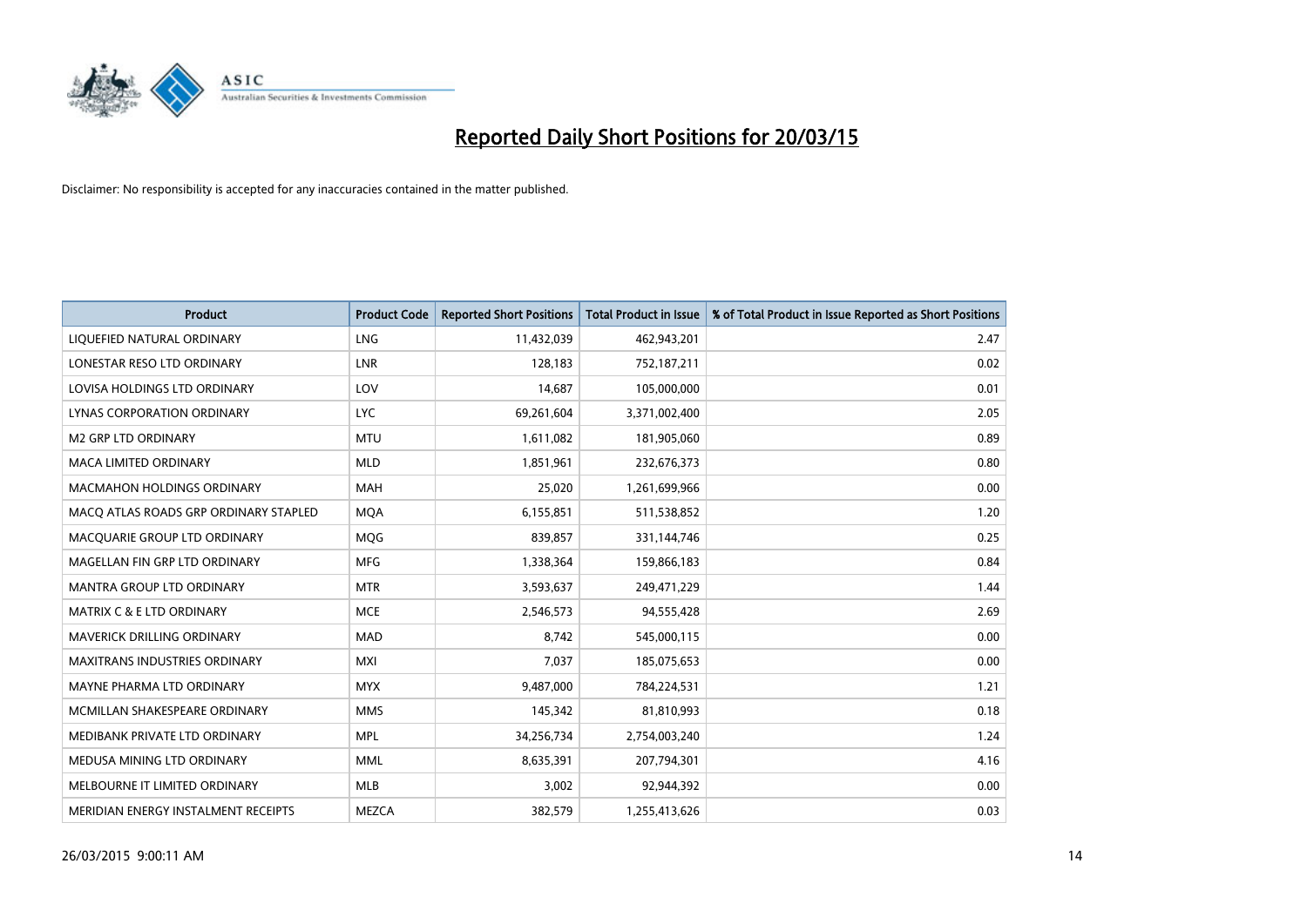

| <b>Product</b>                     | <b>Product Code</b> | <b>Reported Short Positions</b> | <b>Total Product in Issue</b> | % of Total Product in Issue Reported as Short Positions |
|------------------------------------|---------------------|---------------------------------|-------------------------------|---------------------------------------------------------|
| MESOBLAST LIMITED ORDINARY         | <b>MSB</b>          | 17,737,130                      | 324,201,029                   | 5.47                                                    |
| METALS X LIMITED ORDINARY          | <b>MLX</b>          | 9,382                           | 416,010,939                   | 0.00                                                    |
| METCASH LIMITED ORDINARY           | <b>MTS</b>          | 151,011,061                     | 928,357,876                   | 16.27                                                   |
| MIGHTY RIVER POWER ORDINARY        | <b>MYT</b>          | 1,717,654                       | 1,400,012,517                 | 0.12                                                    |
| MINCOR RESOURCES NL ORDINARY       | <b>MCR</b>          | 50,773                          | 188,238,274                   | 0.03                                                    |
| MINERAL DEPOSITS ORDINARY          | <b>MDL</b>          | 278,407                         | 103,676,341                   | 0.27                                                    |
| MINERAL RESOURCES, ORDINARY        | <b>MIN</b>          | 18,879,275                      | 187,270,274                   | 10.08                                                   |
| MIRABELA NICKEL LTD ORDINARY       | <b>MBN</b>          | 2,012,125                       | 929,710,216                   | 0.22                                                    |
| MIRVAC GROUP STAPLED SECURITIES    | <b>MGR</b>          | 3,922,761                       | 3,697,197,370                 | 0.11                                                    |
| MISSION NEWENERGY ORDINARY         | <b>MBT</b>          | 59,648                          | 40,870,275                    | 0.15                                                    |
| MMAOFFSHOR ORDINARY                | <b>MRM</b>          | 26,390,104                      | 368,666,221                   | 7.16                                                    |
| MOLOPO ENERGY LTD ORDINARY         | <b>MPO</b>          | 30,833                          | 248,869,398                   | 0.01                                                    |
| MONADELPHOUS GROUP ORDINARY        | <b>MND</b>          | 14,608,673                      | 92,998,380                    | 15.71                                                   |
| MONASH IVF GROUP LTD ORDINARY      | <b>MVF</b>          | 1,297,835                       | 231,081,089                   | 0.56                                                    |
| <b>MONEY3 CORPORATION ORDINARY</b> | <b>MNY</b>          | 98,096                          | 128,383,729                   | 0.08                                                    |
| MORTGAGE CHOICE LTD ORDINARY       | MOC                 | 94,512                          | 124,216,248                   | 0.08                                                    |
| MOUNT GIBSON IRON ORDINARY         | <b>MGX</b>          | 70,569,020                      | 1,090,805,085                 | 6.47                                                    |
| MULTIPLEX SITES SITES              | <b>MXUPA</b>        | 2,299                           | 4,500,000                     | 0.05                                                    |
| MYER HOLDINGS LTD ORDINARY         | <b>MYR</b>          | 104,672,918                     | 585,689,551                   | 17.87                                                   |
| <b>MYSTATE LIMITED ORDINARY</b>    | <b>MYS</b>          | 3,258                           | 87,283,417                    | 0.00                                                    |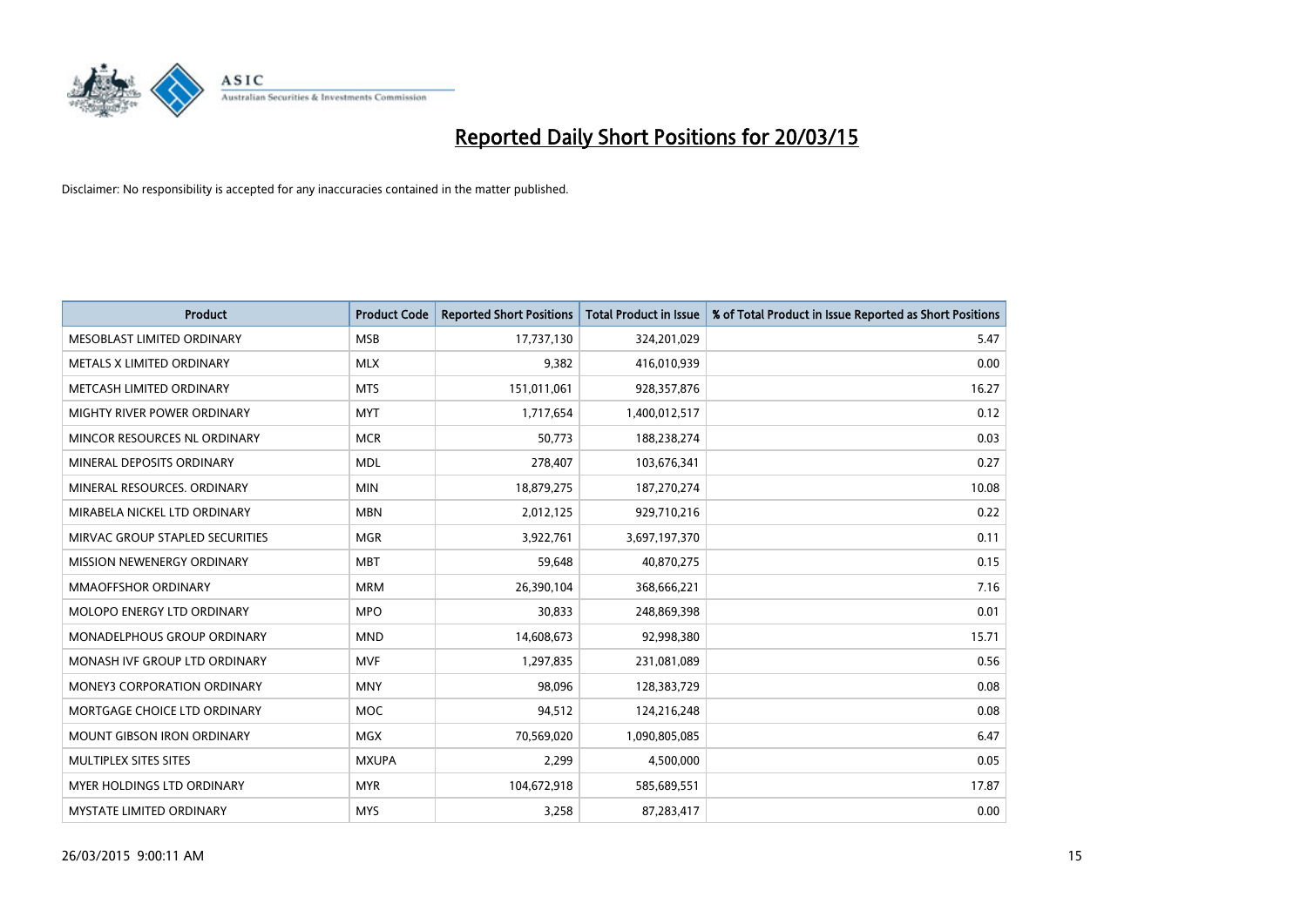

| <b>Product</b>                         | <b>Product Code</b> | <b>Reported Short Positions</b> | <b>Total Product in Issue</b> | % of Total Product in Issue Reported as Short Positions |
|----------------------------------------|---------------------|---------------------------------|-------------------------------|---------------------------------------------------------|
| NANOSONICS LIMITED ORDINARY            | <b>NAN</b>          | 799,156                         | 279,521,110                   | 0.29                                                    |
| NATIONAL AUST. BANK ORDINARY           | <b>NAB</b>          | 19,992,961                      | 2,421,097,548                 | 0.83                                                    |
| NATIONAL STORAGE STAPLED               | <b>NSR</b>          | 1,813,681                       | 295,631,660                   | 0.61                                                    |
| NAVITAS LIMITED ORDINARY               | <b>NVT</b>          | 3,391,085                       | 376,330,968                   | 0.90                                                    |
| NEARMAP LTD ORDINARY                   | <b>NEA</b>          | 2,210,894                       | 350,696,101                   | 0.63                                                    |
| NEON ENERGY LIMITED ORDINARY           | <b>NEN</b>          | 13,244                          | 553,037,848                   | 0.00                                                    |
| NEW HOPE CORPORATION ORDINARY          | <b>NHC</b>          | 934,360                         | 830,999,449                   | 0.11                                                    |
| NEWCREST MINING ORDINARY               | <b>NCM</b>          | 6,301,303                       | 766,510,971                   | 0.82                                                    |
| NEWS CORP A NON-VOTING CDI             | <b>NWSLV</b>        | 335                             | 2,548,551                     | 0.01                                                    |
| NEWS CORP B VOTING CDI                 | <b>NWS</b>          | 2,369,572                       | 41,190,847                    | 5.75                                                    |
| NEWSAT LIMITED ORDINARY                | <b>NWT</b>          | 499,601                         | 643,874,841                   | 0.08                                                    |
| NEXTDC LIMITED ORDINARY                | <b>NXT</b>          | 13,037,448                      | 193,450,200                   | 6.74                                                    |
| NEXUS ENERGY LIMITED ORDINARY          | <b>NXS</b>          | 58,176                          | 1,330,219,459                 | 0.00                                                    |
| NIB HOLDINGS LIMITED ORDINARY          | <b>NHF</b>          | 2,913,946                       | 439,004,182                   | 0.66                                                    |
| NINE ENTERTAINMENT ORDINARY            | <b>NEC</b>          | 43,594,849                      | 940,295,023                   | 4.64                                                    |
| NOBLE MINERAL RES ORDINARY             | <b>NMG</b>          | 2,365,726                       | 666,397,952                   | 0.36                                                    |
| NORTHERN IRON LTD ORDINARY             | <b>NFE</b>          | 10,000                          | 484,405,314                   | 0.00                                                    |
| NORTHERN STAR ORDINARY                 | <b>NST</b>          | 42,211,783                      | 592,416,408                   | 7.13                                                    |
| NOVION PROPERTY GRP STAPLED SECURITIES | <b>NVN</b>          | 67,327,959                      | 3,077,214,058                 | 2.19                                                    |
| NOVOGEN LIMITED ORDINARY               | <b>NRT</b>          | 200,000                         | 251,344,150                   | 0.08                                                    |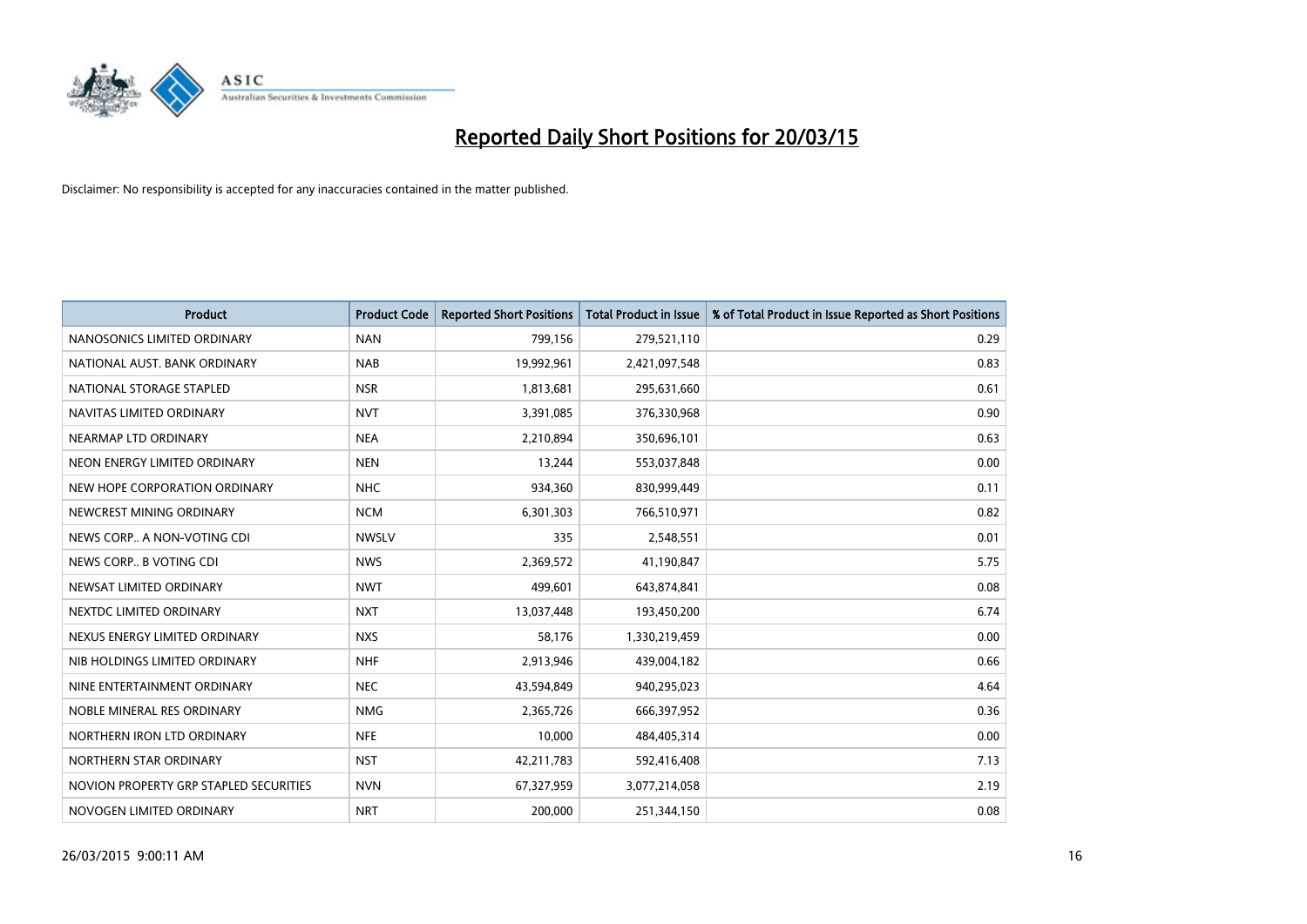

| <b>Product</b>                        | <b>Product Code</b> | <b>Reported Short Positions</b> | <b>Total Product in Issue</b> | % of Total Product in Issue Reported as Short Positions |
|---------------------------------------|---------------------|---------------------------------|-------------------------------|---------------------------------------------------------|
| NRW HOLDINGS LIMITED ORDINARY         | <b>NWH</b>          | 19,097,373                      | 278,888,011                   | 6.85                                                    |
| NUFARM LIMITED ORDINARY               | <b>NUF</b>          | 5,479,080                       | 264,948,132                   | 2.07                                                    |
| NUPLEX INDUSTRIES ORDINARY            | <b>NPX</b>          | 1,000                           | 198,125,827                   | 0.00                                                    |
| OCEANAGOLD CORP. CHESS DEPOSITARY INT | <b>OGC</b>          | 1,140,314                       | 303,459,668                   | 0.38                                                    |
| OIL SEARCH LTD ORDINARY               | OSH                 | 18,971,391                      | 1,522,692,587                 | 1.25                                                    |
| OM HOLDINGS LIMITED ORDINARY          | OMH                 | 861                             | 733,423,337                   | 0.00                                                    |
| OOH!MEDIA LIMITED ORDINARY            | OML                 | 617,955                         | 149,882,534                   | 0.41                                                    |
| ORICA LIMITED ORDINARY                | ORI                 | 37,175,197                      | 372,743,291                   | 9.97                                                    |
| ORIGIN ENERGY ORDINARY                | <b>ORG</b>          | 8,280,358                       | 1,106,319,054                 | 0.75                                                    |
| OROCOBRE LIMITED ORDINARY             | <b>ORE</b>          | 1,359,871                       | 151,286,114                   | 0.90                                                    |
| ORORA LIMITED ORDINARY                | <b>ORA</b>          | 1,059,178                       | 1,206,684,923                 | 0.09                                                    |
| OROTONGROUP LIMITED ORDINARY          | ORL                 | 162,767                         | 40,880,902                    | 0.40                                                    |
| OTTO ENERGY LIMITED ORDINARY          | <b>OEL</b>          | 378,001                         | 1,155,790,071                 | 0.03                                                    |
| OZ BREWING LIMITED ORDINARY           | OZB                 | 1,059,886                       | 685,905,077                   | 0.15                                                    |
| OZ MINERALS ORDINARY                  | OZL                 | 4,052,675                       | 303,470,022                   | 1.34                                                    |
| <b>OZFOREX GROUP LTD ORDINARY</b>     | <b>OFX</b>          | 9,978,011                       | 240,000,000                   | 4.16                                                    |
| PACIFIC BRANDS ORDINARY               | PBG                 | 65,836,991                      | 917,226,291                   | 7.18                                                    |
| PACIFIC SMILES GRP ORDINARY           | <b>PSQ</b>          | 133,000                         | 151,993,395                   | 0.09                                                    |
| PACT GROUP HLDGS LTD ORDINARY         | <b>PGH</b>          | 1,045,093                       | 294,145,019                   | 0.36                                                    |
| PALADIN ENERGY LTD ORDINARY           | <b>PDN</b>          | 76,531,778                      | 1,666,927,668                 | 4.59                                                    |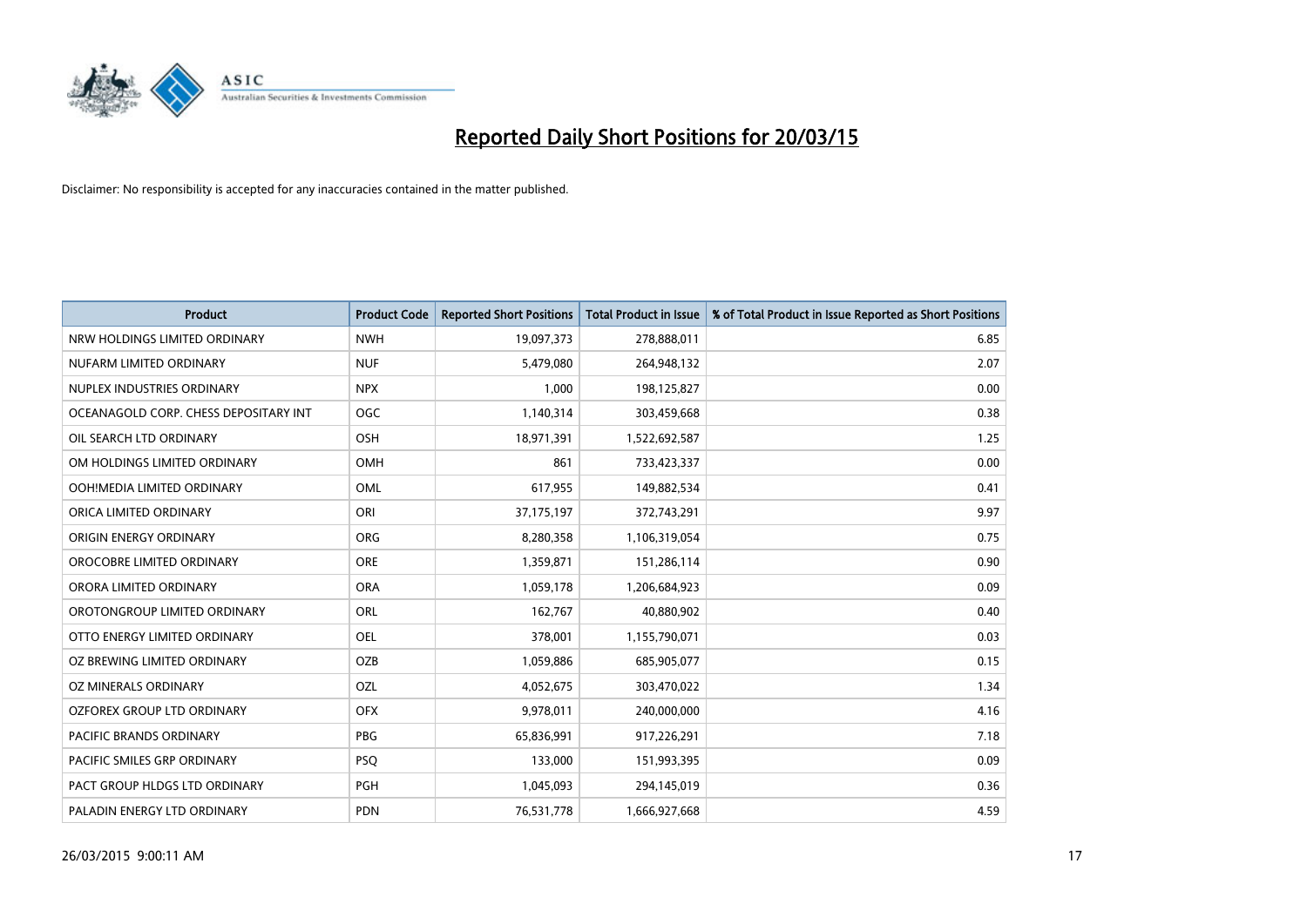

| <b>Product</b>                | <b>Product Code</b> | <b>Reported Short Positions</b> | <b>Total Product in Issue</b> | % of Total Product in Issue Reported as Short Positions |
|-------------------------------|---------------------|---------------------------------|-------------------------------|---------------------------------------------------------|
| PANAUST LIMITED ORDINARY      | <b>PNA</b>          | 9,266,515                       | 647,862,526                   | 1.43                                                    |
| PANORAMIC RESOURCES ORDINARY  | <b>PAN</b>          | 1,913,979                       | 321,424,015                   | 0.60                                                    |
| PANTERRA GOLD LTD ORDINARY    | PGI                 | $\mathbf{1}$                    | 84,812,720                    | 0.00                                                    |
| PAPERLINX LIMITED ORDINARY    | <b>PPX</b>          | 57,788                          | 665,181,261                   | 0.01                                                    |
| PATTIES FOODS LTD ORDINARY    | PFL                 | 157                             | 139,234,153                   | 0.00                                                    |
| PEET LIMITED ORDINARY         | <b>PPC</b>          | 53,890                          | 484,853,684                   | 0.01                                                    |
| PENINSULA ENERGY LTD ORDINARY | <b>PEN</b>          |                                 | 6,906,809,008                 | 0.00                                                    |
| PERPETUAL LIMITED ORDINARY    | PPT                 | 1,048,256                       | 46,574,426                    | 2.25                                                    |
| PERSEUS MINING LTD ORDINARY   | PRU                 | 19,711,999                      | 526,656,401                   | 3.74                                                    |
| PHARMAXIS LTD ORDINARY        | <b>PXS</b>          | 108,777                         | 311,702,299                   | 0.03                                                    |
| PLATINUM ASSET ORDINARY       | <b>PTM</b>          | 3,377,553                       | 583,712,729                   | 0.58                                                    |
| PLATINUM AUSTRALIA ORDINARY   | <b>PLA</b>          | 836,127                         | 504,968,043                   | 0.17                                                    |
| PLATINUM CAPITAL LTD ORDINARY | <b>PMC</b>          | 18,227                          | 233,287,059                   | 0.01                                                    |
| PMP LIMITED ORDINARY          | <b>PMP</b>          | 27,581                          | 323,781,124                   | 0.01                                                    |
| POSEIDON NICK LTD ORDINARY    | POS                 | 1,300,460                       | 683,588,322                   | 0.19                                                    |
| PRANA BIOTECHNOLOGY ORDINARY  | <b>PBT</b>          | 3,485,338                       | 527,107,470                   | 0.66                                                    |
| PREMIER INVESTMENTS ORDINARY  | <b>PMV</b>          | 314,613                         | 155,900,075                   | 0.20                                                    |
| PRIMARY HEALTH CARE ORDINARY  | <b>PRY</b>          | 62,634,384                      | 512,130,550                   | 12.23                                                   |
| PRIME MEDIA GRP LTD ORDINARY  | <b>PRT</b>          | 174,863                         | 366,330,303                   | 0.05                                                    |
| PROGRAMMED ORDINARY           | <b>PRG</b>          | 570,148                         | 118,667,178                   | 0.48                                                    |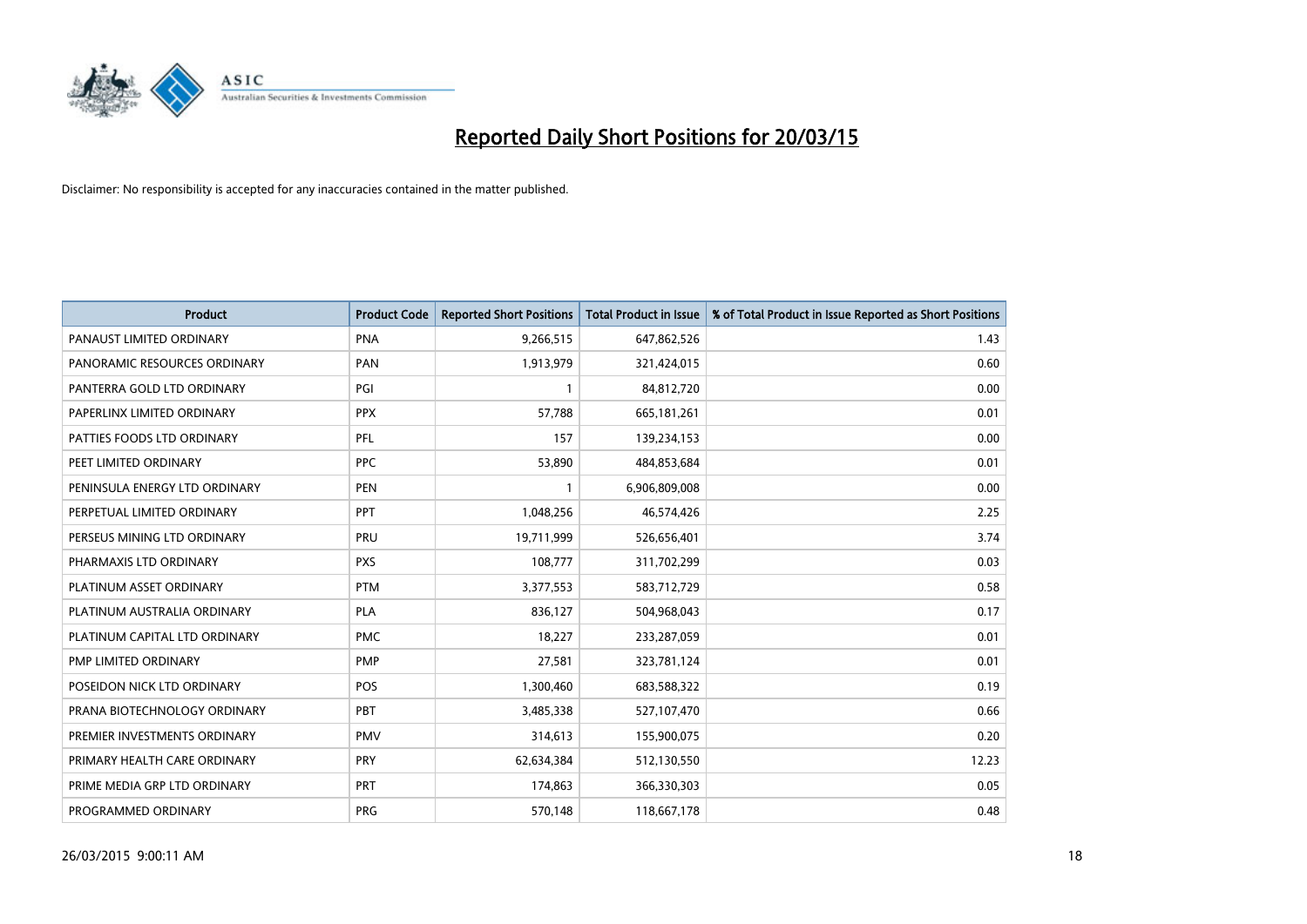

| <b>Product</b>                      | <b>Product Code</b> | <b>Reported Short Positions</b> | <b>Total Product in Issue</b> | % of Total Product in Issue Reported as Short Positions |
|-------------------------------------|---------------------|---------------------------------|-------------------------------|---------------------------------------------------------|
| PROMESA LIMITED ORDINARY            | <b>PRA</b>          | 3,748,713                       | 384,412,465                   | 0.98                                                    |
| <b>QANTAS AIRWAYS ORDINARY</b>      | QAN                 | 874,910                         | 2,196,330,250                 | 0.04                                                    |
| OBE INSURANCE GROUP ORDINARY        | OBE                 | 14,958,874                      | 1,364,945,301                 | 1.10                                                    |
| <b>OUBE HOLDINGS LTD ORDINARY</b>   | QUB                 | 1,297,394                       | 1,054,428,076                 | 0.12                                                    |
| QUICKSTEP HOLDINGS ORDINARY         | OHL                 | 50,000                          | 397,873,501                   | 0.01                                                    |
| RAMSAY HEALTH CARE ORDINARY         | <b>RHC</b>          | 452,314                         | 202,081,252                   | 0.22                                                    |
| <b>RCG CORPORATION LTD ORDINARY</b> | <b>RCG</b>          | 277,568                         | 268,408,625                   | 0.10                                                    |
| <b>RCR TOMLINSON ORDINARY</b>       | <b>RCR</b>          | 721,200                         | 138,745,453                   | 0.52                                                    |
| <b>REA GROUP ORDINARY</b>           | <b>REA</b>          | 1,909,192                       | 131,714,699                   | 1.45                                                    |
| RECALL HOLDINGS LTD ORDINARY        | <b>REC</b>          | 311,079                         | 313,674,711                   | 0.10                                                    |
| RECKON LIMITED ORDINARY             | <b>RKN</b>          | 1,439,410                       | 112,084,762                   | 1.28                                                    |
| <b>RED 5 LIMITED ORDINARY</b>       | <b>RED</b>          | 174,739                         | 759,451,008                   | 0.02                                                    |
| <b>RED FORK ENERGY ORDINARY</b>     | <b>RFE</b>          | 6,811                           | 501,051,719                   | 0.00                                                    |
| REDBANK ENERGY LTD ORDINARY         | AEJ                 | 13                              | 786,287                       | 0.00                                                    |
| REGIONAL EXPRESS ORDINARY           | <b>REX</b>          | 29,029                          | 110,154,375                   | 0.03                                                    |
| REGIS HEALTHCARE LTD ORDINARY       | <b>REG</b>          | 611,049                         | 300, 345, 797                 | 0.20                                                    |
| REGIS RESOURCES ORDINARY            | <b>RRL</b>          | 30,596,598                      | 499,781,595                   | 6.12                                                    |
| RESMED INC CDI 10:1                 | <b>RMD</b>          | 4,273,328                       | 1,403,838,170                 | 0.30                                                    |
| <b>RESOLUTE MINING ORDINARY</b>     | <b>RSG</b>          | 10,457,109                      | 641,189,223                   | 1.63                                                    |
| <b>RESOURCE GENERATION ORDINARY</b> | <b>RES</b>          |                                 | 581,380,338                   | 0.00                                                    |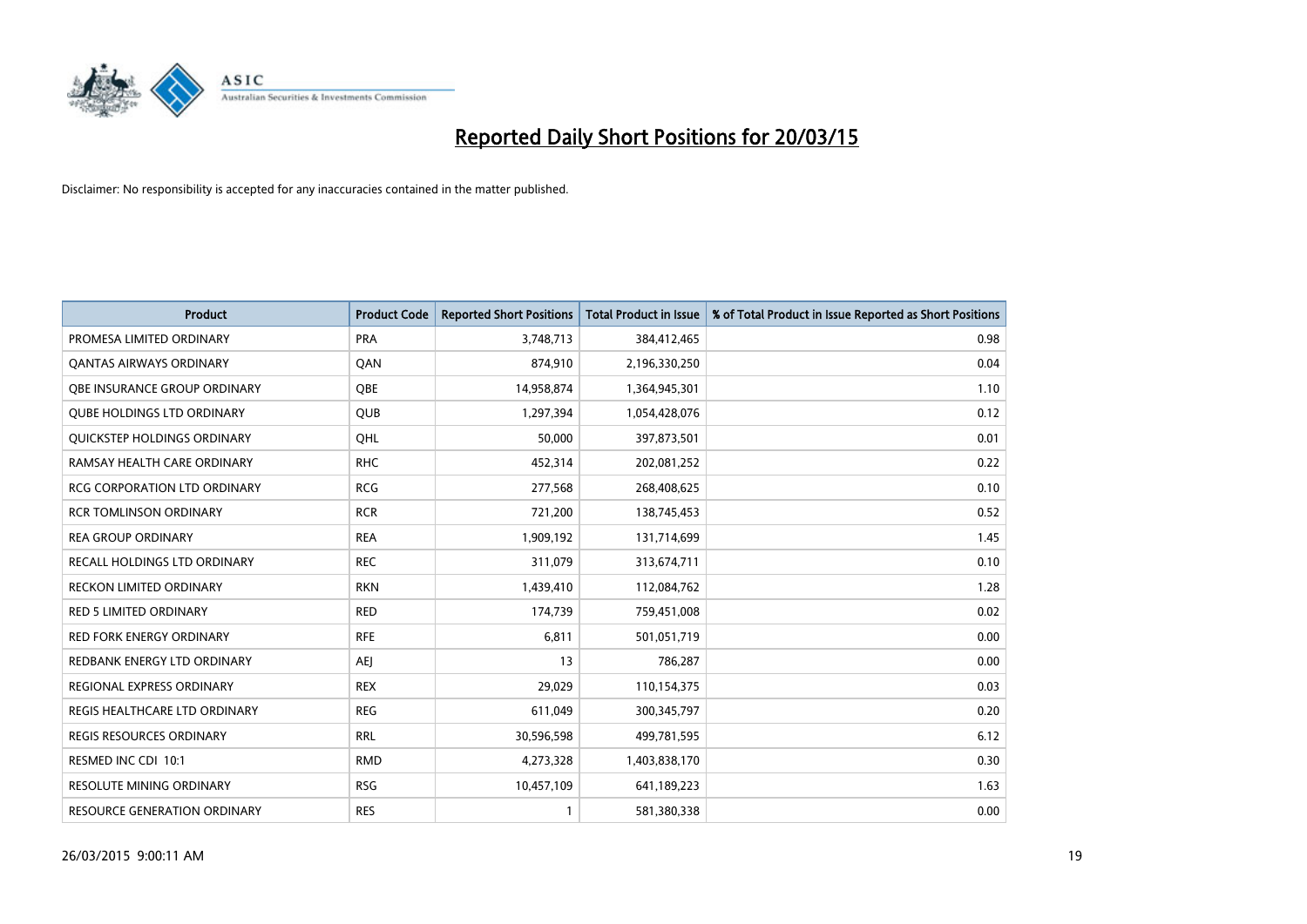

| <b>Product</b>                               | <b>Product Code</b> | <b>Reported Short Positions</b> | <b>Total Product in Issue</b> | % of Total Product in Issue Reported as Short Positions |
|----------------------------------------------|---------------------|---------------------------------|-------------------------------|---------------------------------------------------------|
| <b>RETAIL FOOD GROUP ORDINARY</b>            | <b>RFG</b>          | 1,265,787                       | 160,321,903                   | 0.79                                                    |
| REX MINERALS LIMITED ORDINARY                | <b>RXM</b>          | 718,032                         | 220,519,784                   | 0.33                                                    |
| <b>RIDLEY CORPORATION ORDINARY</b>           | <b>RIC</b>          | 11,524                          | 307,817,071                   | 0.00                                                    |
| RIO TINTO LIMITED ORDINARY                   | <b>RIO</b>          | 5,481,285                       | 435,758,720                   | 1.26                                                    |
| <b>ROX RESOURCES ORDINARY</b>                | <b>RXL</b>          | 5,523,255                       | 849,673,095                   | 0.65                                                    |
| ROYAL WOLF HOLDINGS ORDINARY                 | <b>RWH</b>          | 178,790                         | 100,387,052                   | 0.18                                                    |
| SAI GLOBAL LIMITED ORDINARY                  | SAI                 | 597,883                         | 211,761,727                   | 0.28                                                    |
| SALMAT LIMITED ORDINARY                      | <b>SLM</b>          | 10,907                          | 159,812,799                   | 0.01                                                    |
| SAMSON OIL & GAS LTD ORDINARY                | SSN                 | 1,944,800                       | 2,837,782,022                 | 0.07                                                    |
| SANDFIRE RESOURCES ORDINARY                  | <b>SFR</b>          | 177,924                         | 156,428,011                   | 0.11                                                    |
| <b>SANTOS LTD ORDINARY</b>                   | <b>STO</b>          | 45,831,244                      | 982,473,434                   | 4.66                                                    |
| SARACEN MINERAL ORDINARY                     | SAR                 | 3,244,998                       | 792,784,738                   | 0.41                                                    |
| <b>SCA PROPERTY GROUP STAPLED SECURITIES</b> | SCP                 | 9,317,922                       | 650,839,582                   | 1.43                                                    |
| <b>SCENTRE GRP STAPLED</b>                   | SCG                 | 18,634,084                      | 5,324,296,678                 | 0.35                                                    |
| SEDGMAN LIMITED ORDINARY                     | <b>SDM</b>          | 543,805                         | 227,059,277                   | 0.24                                                    |
| SEEK LIMITED ORDINARY                        | <b>SEK</b>          | 12,173,071                      | 342,629,192                   | 3.55                                                    |
| SELECT HARVESTS ORDINARY                     | SHV                 | 469,583                         | 70,940,874                    | 0.66                                                    |
| SENEX ENERGY LIMITED ORDINARY                | <b>SXY</b>          | 84,811,273                      | 1,149,657,377                 | 7.38                                                    |
| SERVCORP LIMITED ORDINARY                    | SRV                 | 932                             | 98,432,275                    | 0.00                                                    |
| SEVEN GROUP HOLDINGS ORDINARY                | <b>SVW</b>          | 6,516,792                       | 296,260,281                   | 2.20                                                    |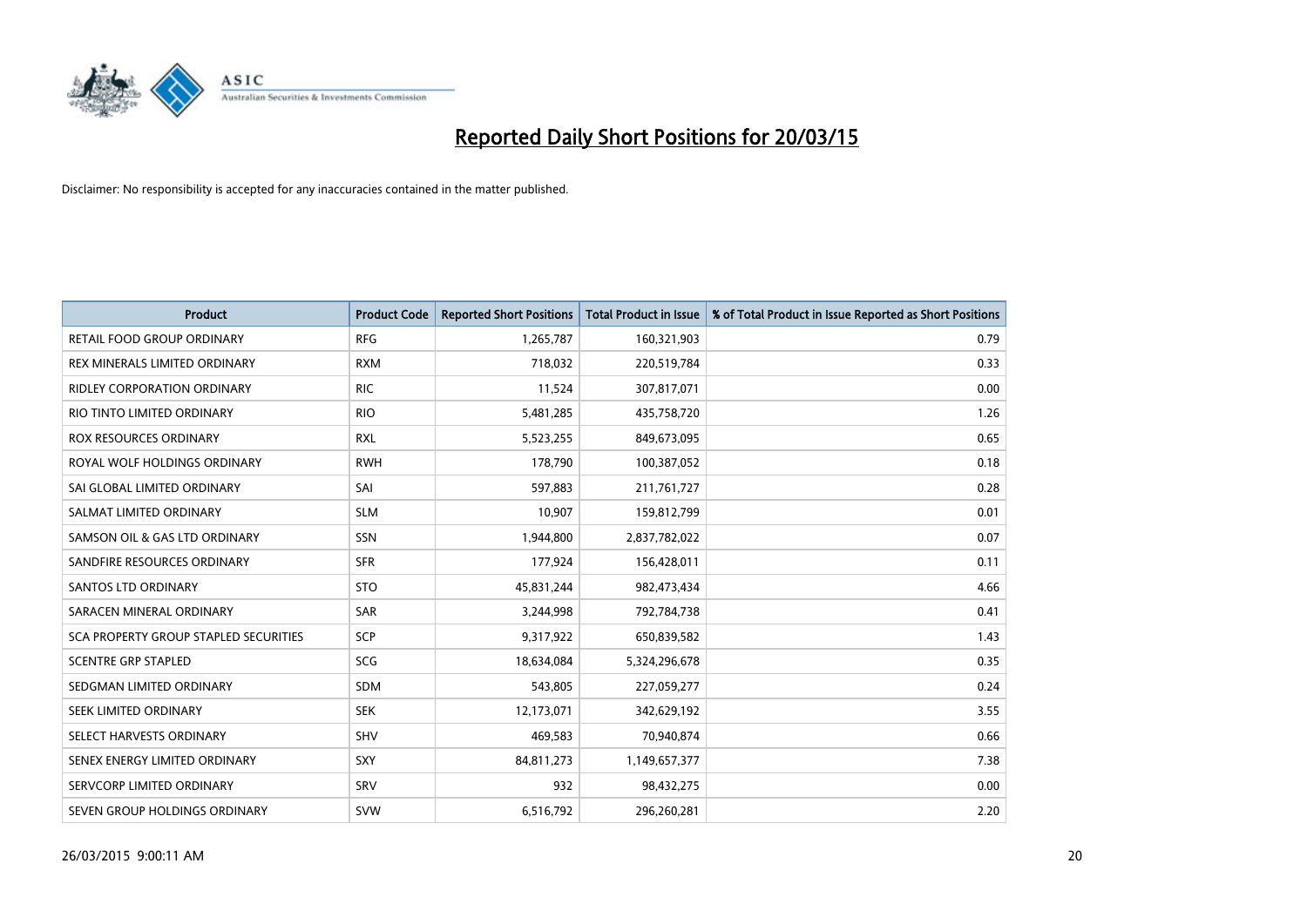

| <b>Product</b>                           | <b>Product Code</b> | <b>Reported Short Positions</b> | <b>Total Product in Issue</b> | % of Total Product in Issue Reported as Short Positions |
|------------------------------------------|---------------------|---------------------------------|-------------------------------|---------------------------------------------------------|
| SEVEN WEST MEDIA LTD ORDINARY            | <b>SWM</b>          | 49,046,499                      | 999,160,872                   | 4.91                                                    |
| SG FLEET GROUP LTD ORDINARY              | <b>SGF</b>          | 177,774                         | 242,691,826                   | 0.07                                                    |
| SHINE CORPORATE ORDINARY                 | <b>SHI</b>          | 145,699                         | 172,400,081                   | 0.08                                                    |
| SIGMA PHARMACEUTICAL ORDINARY            | <b>SIP</b>          | 7,699,743                       | 1,093,424,867                 | 0.70                                                    |
| SILEX SYSTEMS ORDINARY                   | <b>SLX</b>          | 4,151,819                       | 170,467,339                   | 2.44                                                    |
| SILVER CHEF LIMITED ORDINARY             | SIV                 | 8,322                           | 29,640,865                    | 0.03                                                    |
| SILVER LAKE RESOURCE ORDINARY            | <b>SLR</b>          | 19,552,700                      | 503,233,971                   | 3.89                                                    |
| SIMS METAL MGMT LTD ORDINARY             | SGM                 | 17,940,922                      | 204,795,889                   | 8.76                                                    |
| SINGAPORE TELECOMM. CHESS DEPOSITARY INT | <b>SGT</b>          | 4,561,127                       | 130,397,705                   | 3.50                                                    |
| SINO GAS ENERGY ORDINARY                 | <b>SEH</b>          | 10,564,938                      | 1,544,247,358                 | 0.68                                                    |
| SIRIUS RESOURCES NL ORDINARY             | <b>SIR</b>          | 13,076,124                      | 341,638,269                   | 3.83                                                    |
| SIRTEX MEDICAL ORDINARY                  | <b>SRX</b>          | 168,800                         | 56,530,231                    | 0.30                                                    |
| SKILLED GROUP LTD ORDINARY               | <b>SKE</b>          | 4,192,716                       | 235,898,291                   | 1.78                                                    |
| <b>SKY NETWORK ORDINARY</b>              | <b>SKT</b>          | 224,332                         | 389,139,785                   | 0.06                                                    |
| SKYCITY ENT GRP LTD ORDINARY             | <b>SKC</b>          | 8,094,042                       | 587,472,741                   | 1.38                                                    |
| <b>SLATER &amp; GORDON ORDINARY</b>      | SGH                 | 5,808,677                       | 209,730,529                   | 2.77                                                    |
| SMS MANAGEMENT. ORDINARY                 | <b>SMX</b>          | 1,248,191                       | 69,318,017                    | 1.80                                                    |
| SONIC HEALTHCARE ORDINARY                | <b>SHL</b>          | 3,541,110                       | 401,961,556                   | 0.88                                                    |
| SOUL PATTINSON (W.H) ORDINARY            | SOL                 | 109,236                         | 239,395,320                   | 0.05                                                    |
| SPARK INFRASTRUCTURE STAPLED US PROHIBT. | SKI                 | 22,146,029                      | 1,466,360,128                 | 1.51                                                    |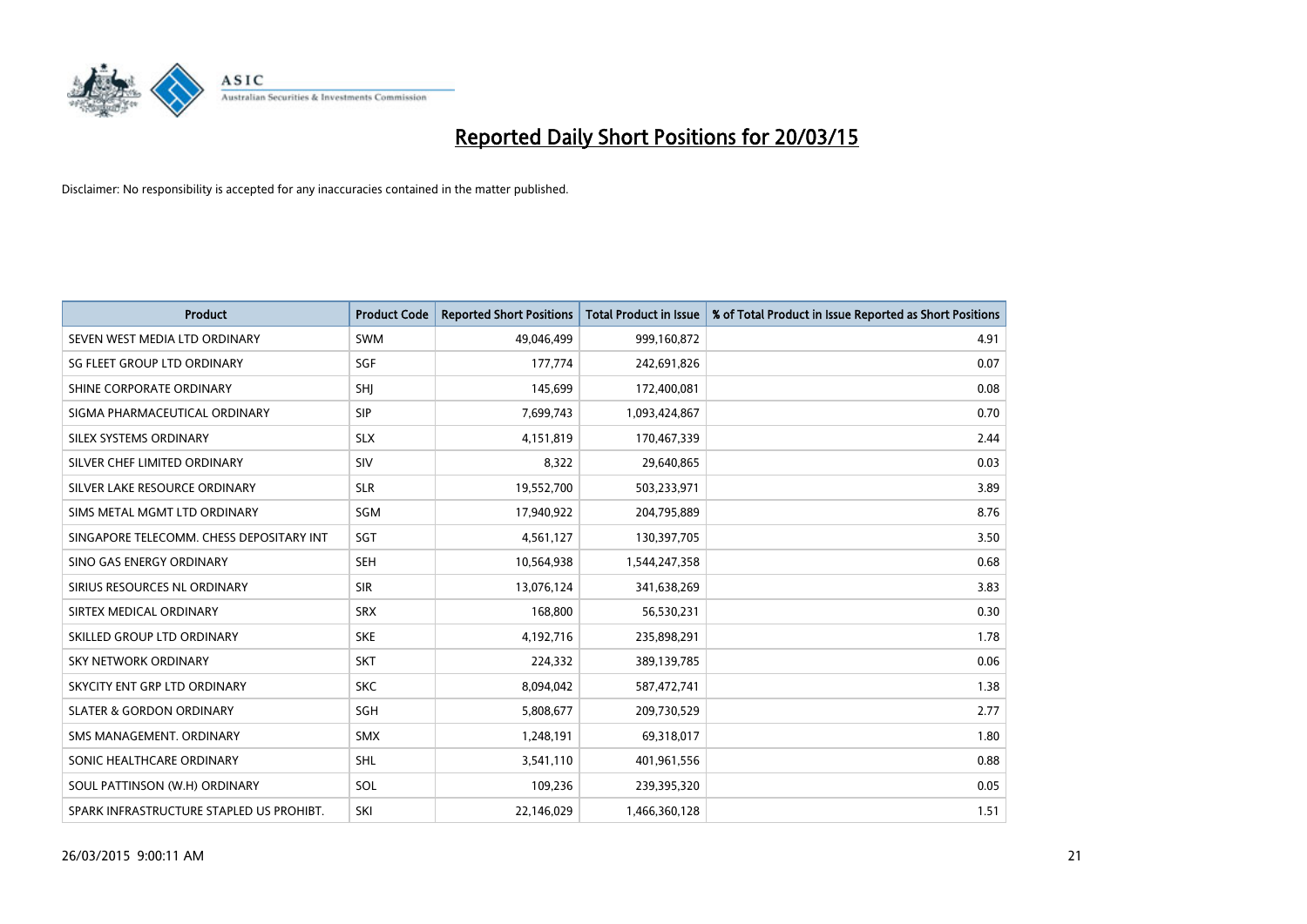

| <b>Product</b>                   | <b>Product Code</b> | <b>Reported Short Positions</b> | <b>Total Product in Issue</b> | % of Total Product in Issue Reported as Short Positions |
|----------------------------------|---------------------|---------------------------------|-------------------------------|---------------------------------------------------------|
| SPARK NEW ZEALAND ORDINARY       | <b>SPK</b>          | 4,402,924                       | 1,834,783,488                 | 0.24                                                    |
| SPDR 200 FUND ETF UNITS          | <b>STW</b>          | 12,314                          | 47,705,598                    | 0.03                                                    |
| SPECIALTY FASHION ORDINARY       | <b>SFH</b>          | 31,994                          | 192,236,121                   | 0.02                                                    |
| SPOTLESS GRP HLD LTD ORDINARY    | <b>SPO</b>          | 43,980,305                      | 1,098,290,178                 | 4.00                                                    |
| ST BARBARA LIMITED ORDINARY      | <b>SBM</b>          | 7,428,089                       | 495,102,525                   | 1.50                                                    |
| STARPHARMA HOLDINGS ORDINARY     | SPL                 | 4,720,757                       | 319,138,501                   | 1.48                                                    |
| STEADFAST GROUP LTD ORDINARY     | <b>SDF</b>          | 11,222,830                      | 741,449,461                   | 1.51                                                    |
| STHN CROSS MEDIA ORDINARY        | SXL                 | 14,057,642                      | 732,319,622                   | 1.92                                                    |
| STOCKLAND UNITS/ORD STAPLED      | SGP                 | 7,911,760                       | 2,361,717,862                 | 0.34                                                    |
| STRAITS RES LTD. ORDINARY        | <b>SRO</b>          | 20,212                          | 1,217,730,293                 | 0.00                                                    |
| STRIKE ENERGY LTD ORDINARY       | <b>STX</b>          | 100,000                         | 833,330,946                   | 0.01                                                    |
| STW COMMUNICATIONS ORDINARY      | SGN                 | 9,644,343                       | 409,699,000                   | 2.35                                                    |
| SUNCORP GROUP LTD ORDINARY       | <b>SUN</b>          | 5,354,343                       | 1,286,600,980                 | 0.42                                                    |
| SUNDANCE ENERGY ORDINARY         | <b>SEA</b>          | 5,377,044                       | 549,351,227                   | 0.98                                                    |
| SUNDANCE RESOURCES ORDINARY      | SDL                 | 38, 155, 132                    | 3,110,250,938                 | 1.23                                                    |
| SUNLAND GROUP LTD ORDINARY       | <b>SDG</b>          | 155,251                         | 181,710,087                   | 0.09                                                    |
| SUPER RET REP LTD ORDINARY       | SUL                 | 15,798,259                      | 197,030,571                   | 8.02                                                    |
| SURFSTITCH GROUP LTD ORDINARY    | <b>SRF</b>          | 89,001                          | 214,101,735                   | 0.04                                                    |
| SWICK MINING ORDINARY            | <b>SWK</b>          | 65,000                          | 217,643,703                   | 0.03                                                    |
| SYD AIRPORT STAPLED US PROHIBIT. | <b>SYD</b>          | 15,940,162                      | 2,216,216,041                 | 0.72                                                    |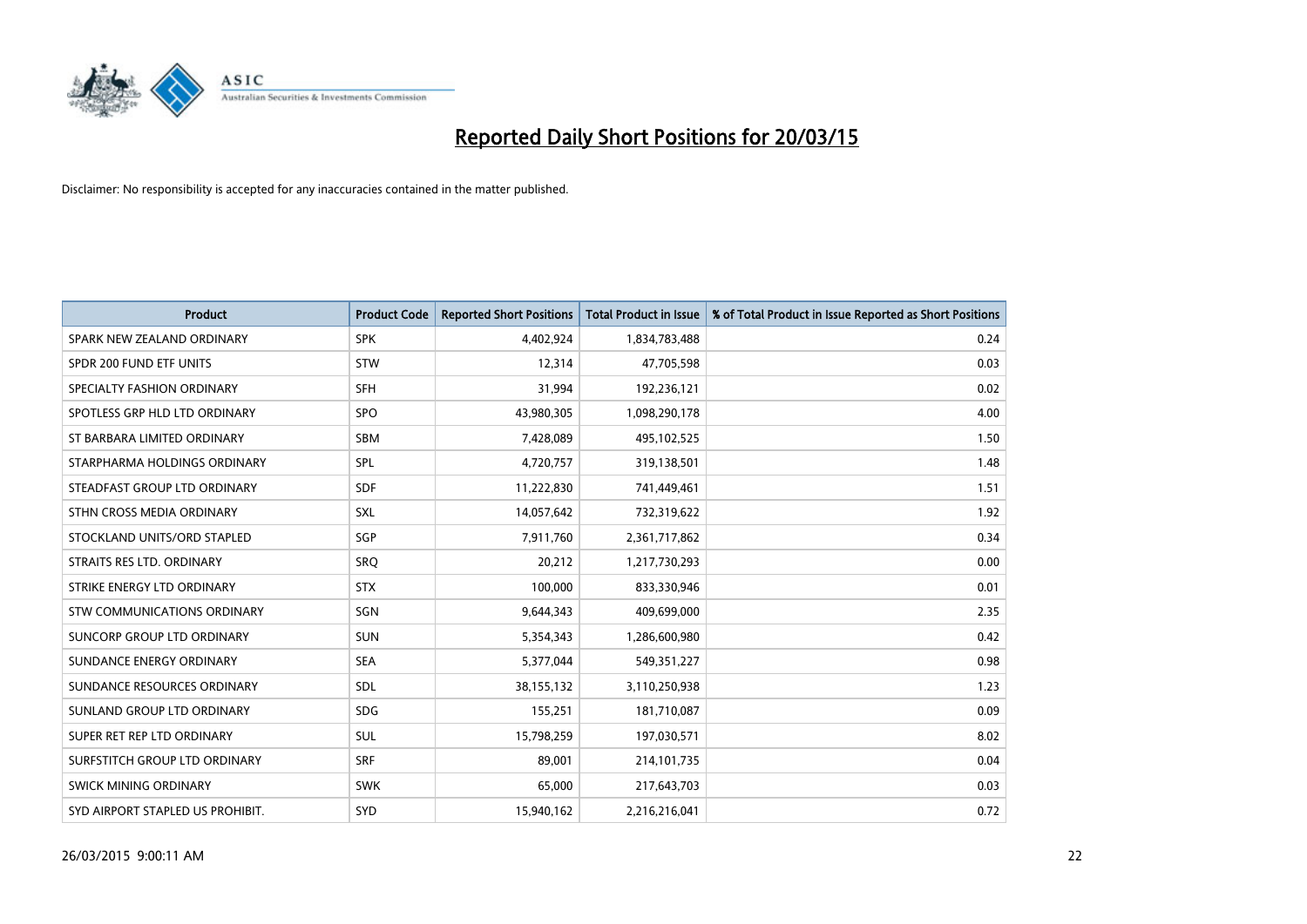

| <b>Product</b>                       | <b>Product Code</b> | <b>Reported Short Positions</b> | <b>Total Product in Issue</b> | % of Total Product in Issue Reported as Short Positions |
|--------------------------------------|---------------------|---------------------------------|-------------------------------|---------------------------------------------------------|
| SYRAH RESOURCES ORDINARY             | <b>SYR</b>          | 1,638,797                       | 164,210,076                   | 1.00                                                    |
| <b>TABCORP HOLDINGS LTD ORDINARY</b> | <b>TAH</b>          | 17,613,813                      | 829,399,821                   | 2.12                                                    |
| TALISMAN MINING ORDINARY             | <b>TLM</b>          | 1                               | 131,538,627                   | 0.00                                                    |
| TAP OIL LIMITED ORDINARY             | <b>TAP</b>          | 19,442                          | 243,186,639                   | 0.01                                                    |
| TASSAL GROUP LIMITED ORDINARY        | <b>TGR</b>          | 160,072                         | 146,897,115                   | 0.11                                                    |
| <b>TATTS GROUP LTD ORDINARY</b>      | <b>TTS</b>          | 14,013,757                      | 1,446,215,698                 | 0.97                                                    |
| <b>TECHNOLOGY ONE ORDINARY</b>       | <b>TNE</b>          | 1,833,989                       | 309,209,455                   | 0.59                                                    |
| TELSTRA CORPORATION, ORDINARY        | <b>TLS</b>          | 18,494,169                      | 12,225,655,836                | 0.15                                                    |
| TEN NETWORK HOLDINGS ORDINARY        | <b>TEN</b>          | 105,603,278                     | 2,630,984,596                 | 4.01                                                    |
| TERANGA GOLD CORP CDI 1:1            | <b>TGZ</b>          | 1,374                           | 68,637,175                    | 0.00                                                    |
| TFS CORPORATION LTD ORDINARY         | <b>TFC</b>          | 12,629,128                      | 326,983,445                   | 3.86                                                    |
| THE REJECT SHOP ORDINARY             | <b>TRS</b>          | 1,257,680                       | 28,844,648                    | 4.36                                                    |
| THINK CHILDCARE EDU ORDINARY         | <b>TNK</b>          | 500,000                         | 39,600,000                    | 1.26                                                    |
| THORN GROUP LIMITED ORDINARY         | <b>TGA</b>          | 55,028                          | 151,337,839                   | 0.04                                                    |
| TIGER RESOURCES ORDINARY             | <b>TGS</b>          | 6,902,476                       | 1,143,541,406                 | 0.60                                                    |
| TOLL HOLDINGS LTD ORDINARY           | <b>TOL</b>          | 1,189,889                       | 717,437,878                   | 0.17                                                    |
| TORO ENERGY LIMITED ORDINARY         | <b>TOE</b>          | 1                               | 1,903,769,581                 | 0.00                                                    |
| <b>TOWER LIMITED ORDINARY</b>        | <b>TWR</b>          | 793                             | 178,145,130                   | 0.00                                                    |
| TOX FREE SOLUTIONS ORDINARY          | <b>TOX</b>          | 613,985                         | 133,752,359                   | 0.46                                                    |
| TPG TELECOM LIMITED ORDINARY         | <b>TPM</b>          | 13,719,401                      | 793,808,141                   | 1.73                                                    |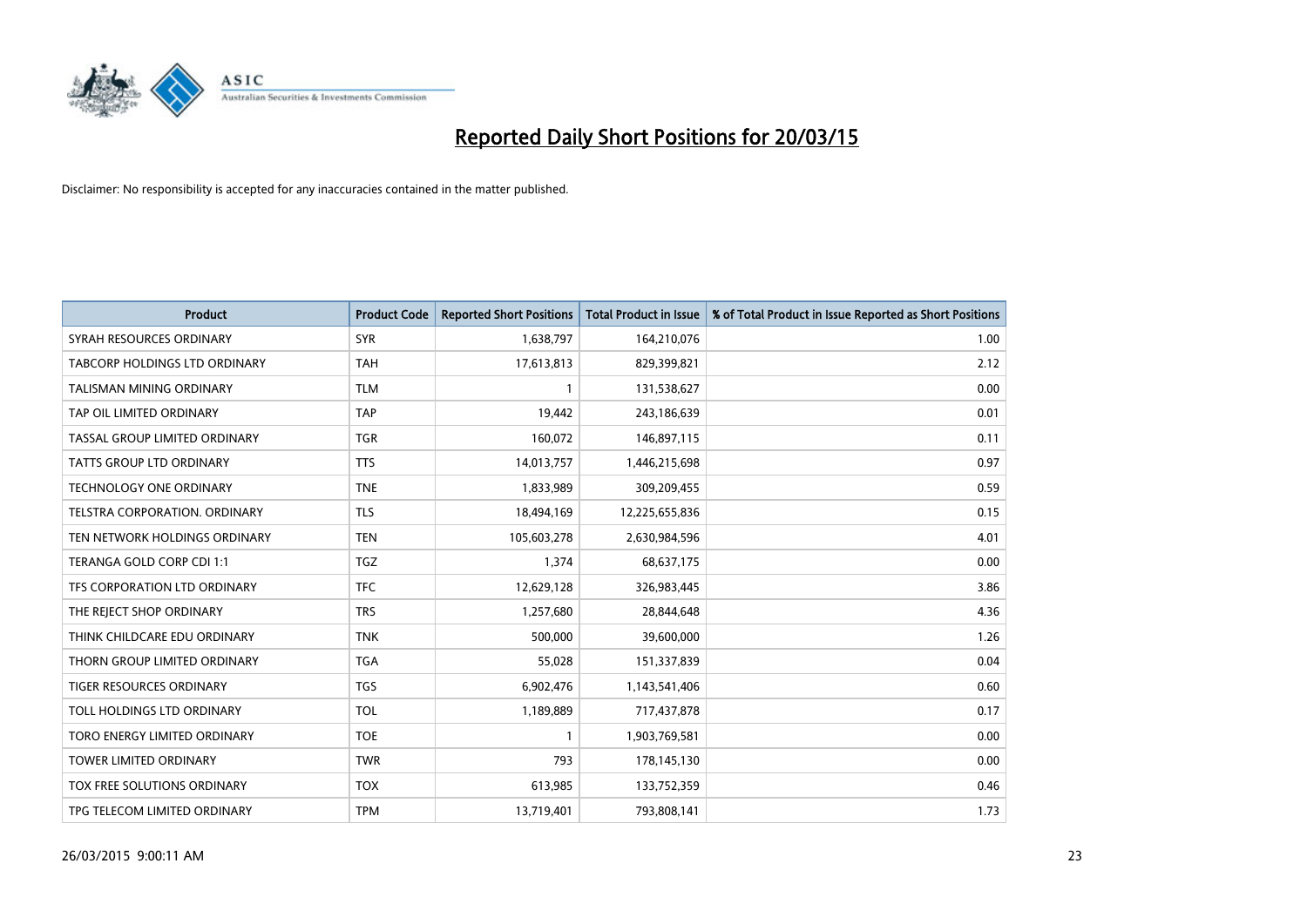

| <b>Product</b>                       | <b>Product Code</b> | <b>Reported Short Positions</b> | <b>Total Product in Issue</b> | % of Total Product in Issue Reported as Short Positions |
|--------------------------------------|---------------------|---------------------------------|-------------------------------|---------------------------------------------------------|
| <b>TRADE ME GROUP ORDINARY</b>       | <b>TME</b>          | 2,647,118                       | 396,830,595                   | 0.67                                                    |
| TRANSFIELD SERVICES ORDINARY         | <b>TSE</b>          | 5,285,768                       | 512,457,716                   | 1.03                                                    |
| TRANSPACIFIC INDUST, ORDINARY        | <b>TPI</b>          | 93,376,711                      | 1,579,914,690                 | 5.91                                                    |
| TRANSURBAN GROUP TRIPLE STAPLED SEC. | <b>TCL</b>          | 8,900,190                       | 1,914,461,916                 | 0.46                                                    |
| <b>TREASURY GROUP ORDINARY</b>       | <b>TRG</b>          | 133,259                         | 27,604,144                    | 0.48                                                    |
| TREASURY WINE ESTATE ORDINARY        | <b>TWE</b>          | 15,122,419                      | 651,261,403                   | 2.32                                                    |
| TRITON MIN LTD ORDINARY              | <b>TON</b>          | 130,000                         | 325,767,233                   | 0.04                                                    |
| TROY RESOURCES LTD ORDINARY          | <b>TRY</b>          | 4,190,454                       | 195,265,161                   | 2.15                                                    |
| UGL LIMITED ORDINARY                 | UGL                 | 16,332,012                      | 166,511,240                   | 9.81                                                    |
| UNILIFE CORPORATION CDI 6:1          | <b>UNS</b>          | 120,000                         | 267,390,162                   | 0.04                                                    |
| UNITY MINING LTD ORDINARY            | <b>UML</b>          | 320,000                         | 1,140,312,866                 | 0.03                                                    |
| UXC LIMITED ORDINARY                 | <b>UXC</b>          | 418,175                         | 331,770,881                   | 0.13                                                    |
| <b>VEDA GROUP LTD ORDINARY</b>       | <b>VED</b>          | 10,926,572                      | 842,055,406                   | 1.30                                                    |
| VILLA WORLD LTD, ORDINARY            | <b>VLW</b>          | 54,105                          | 110,344,277                   | 0.05                                                    |
| <b>VILLAGE ROADSHOW LTD ORDINARY</b> | <b>VRL</b>          | 2,648,326                       | 159,522,488                   | 1.66                                                    |
| <b>VIRGIN AUS HLDG LTD ORDINARY</b>  | <b>VAH</b>          | 31,898,280                      | 3,524,912,131                 | 0.90                                                    |
| VIRTUS HEALTH LTD ORDINARY           | <b>VRT</b>          | 2,725,944                       | 79,935,938                    | 3.41                                                    |
| VISION EYE INSTITUTE ORDINARY        | <b>VEI</b>          | 690,047                         | 179,085,861                   | 0.39                                                    |
| <b>VOCATION LTD ORDINARY</b>         | <b>VET</b>          | 3,981,927                       | 230,000,000                   | 1.73                                                    |
| <b>VOCUS COMMS LTD ORDINARY</b>      | <b>VOC</b>          | 4,528,474                       | 105,441,949                   | 4.29                                                    |